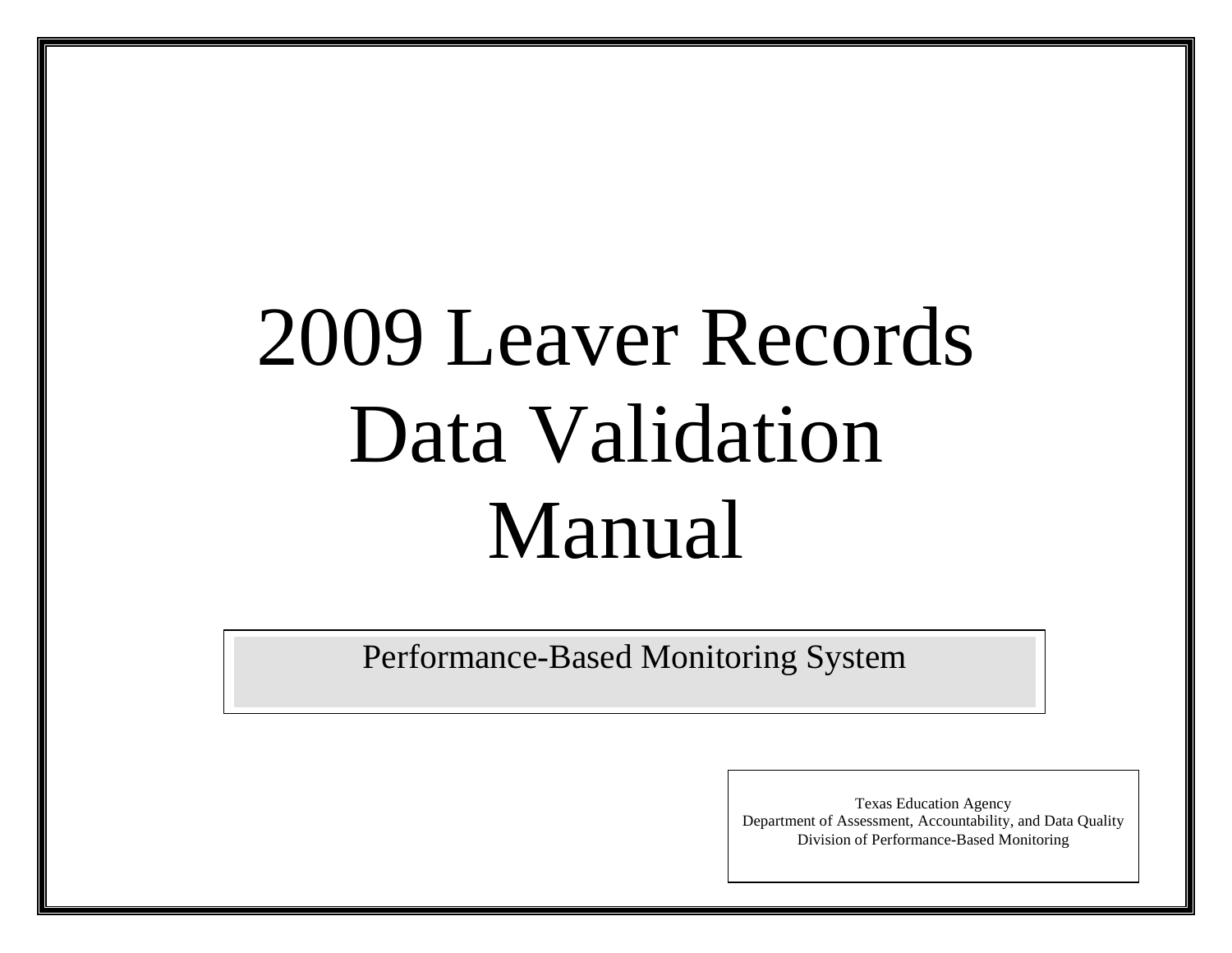**Copyright © Notice** The materials are copyrighted © and trademarked ™ as the property of the Texas Education Agency (TEA) and may not be reproduced without the express written permission of TEA, except under the following conditions:

- 1) Texas public school districts, charter schools, and Education Service Centers may reproduce and use copies of the Materials and Related Materials for the districts' and schools' educational use without obtaining permission from TEA.
- 2) Residents of the state of Texas may reproduce and use copies of the Materials and Related Materials for individual personal use only without obtaining written permission of TEA.
- 3) Any portion reproduced must be reproduced in its entirety and remain unedited, unaltered and unchanged in any way.
- 4) No monetary charge can be made for the reproduced materials or any document containing them; however, a reasonable charge to cover only the cost of reproduction and distribution may be charged.

Private entities or persons located in Texas that are **not** Texas public school districts, Texas Education Service Centers, or Texas charter schools **or** any entity, whether public or private, educational or non-educational, located **outside the state of Texas** *MUST* obtain written approval from TEA and will be required to enter into a license agreement that may involve the payment of a licensing fee or a royalty.

For information contact:

Office of Copyrights, Trademarks, License Agreements, and Royalties Texas Education Agency 1701 N. Congress Ave. Austin, TX 78701-1494 Phone: (512) 463-9270 Email[: copyrights@tea.state.tx.us](mailto:copyrights@tea.state.tx.us)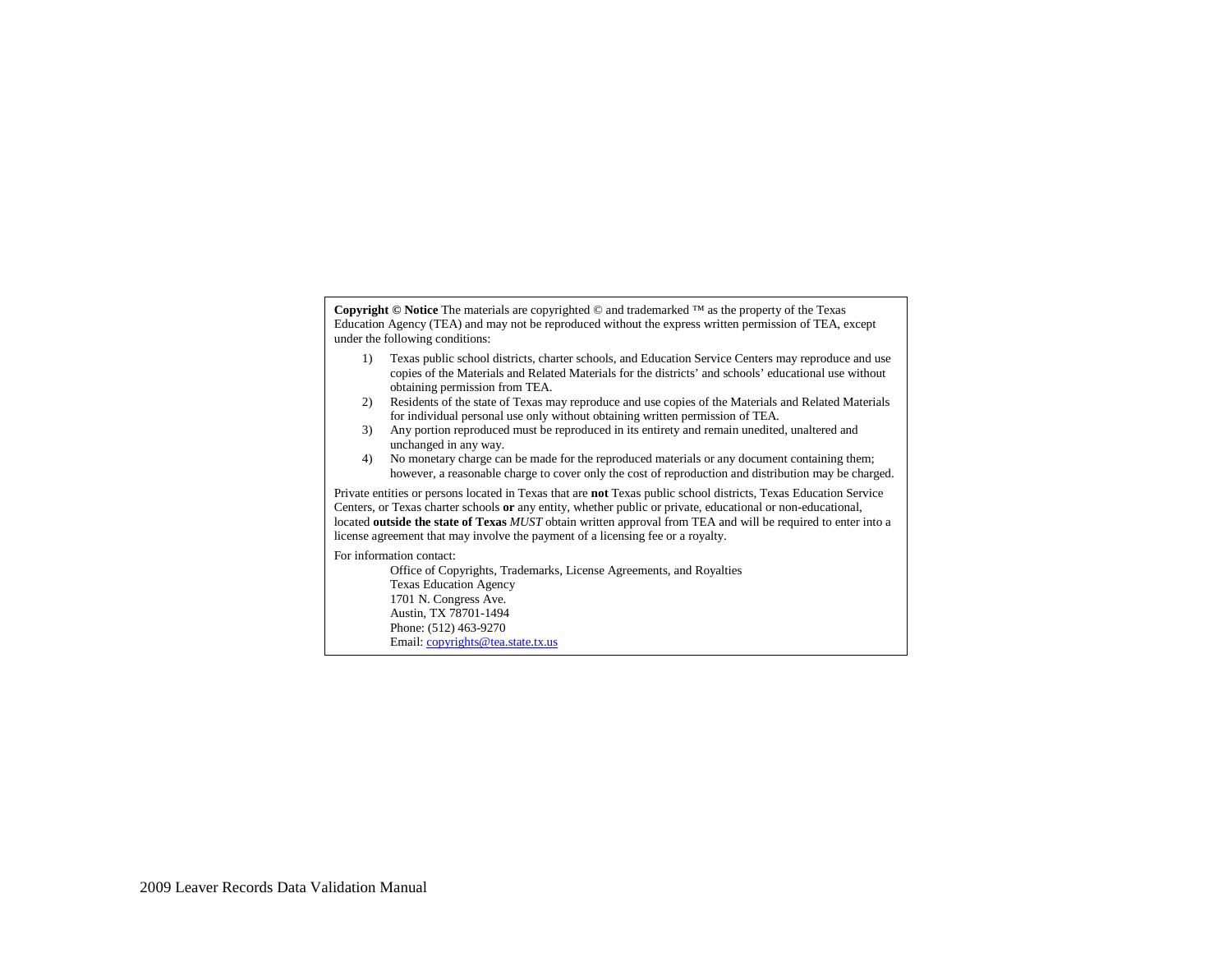## <span id="page-2-0"></span>**Table of Contents** 2009 Leaver Records Data Validation Manual

## **Section I: Introduction**

## **Section II: 2009 Data Validation Indicators**

<sup>&</sup>lt;sup>1</sup> PET is the Person Identification Database (PID) Enrollment Tracking (PET) extension that opened with the 2005-2006 Fall/Mid-Year release of PEIMS EDIT+ on September 26, 2005.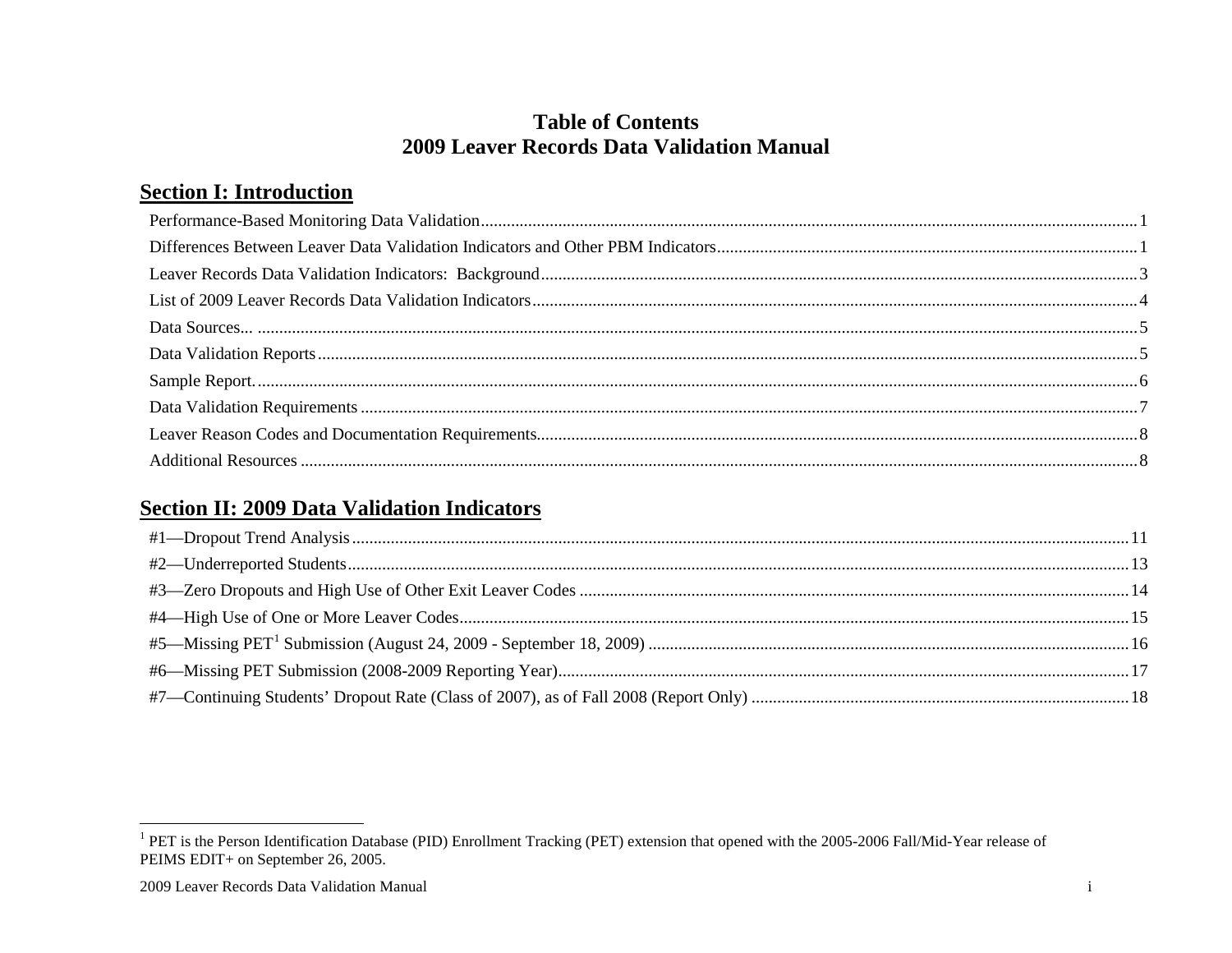# **Section III: Appendices**

# **Section IV: Comments and Questions**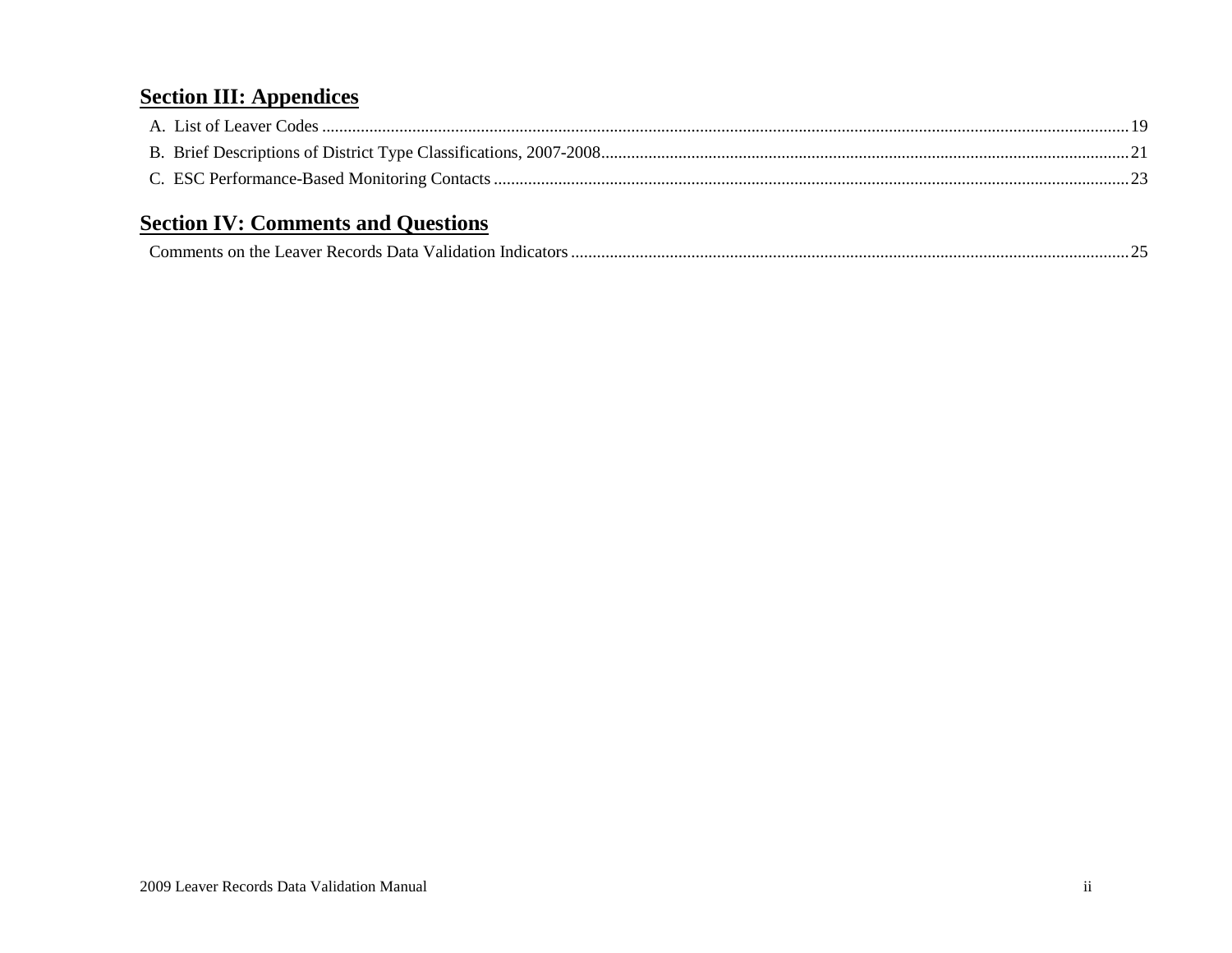## *Performance-Based Monitoring Data Validation*

The Performance-Based Monitoring (PBM) system, which was developed in 2003 in response to state and federal statute, is a comprehensive system designed to improve student performance and program effectiveness. The PBM system is a data-driven system that uses performance and program effectiveness data submitted to the state by local education agencies (LEAs); therefore, the integrity of these data is critical. To ensure data integrity, the PBM system includes annual data validation analyses that use several different indicators to examine LEAs' leaver and dropout data, student assessment data, and discipline data. Additional data analyses, including random audits, are conducted as necessary to ensure the data submitted to the Texas Education Agency (TEA) are accurate and reliable.

## *Differences Between Leaver Data Validation Indicators and Other PBM Indicators*

As shown in the table on page 2, there are key differences between the leaver data validation indicators used as part of the PBM Data Validation System and the performance indicators used in the Performance-Based Monitoring Analysis System (PBMAS). A PBMAS performance indicator yields a *definitive* result, e.g., 100% of an LEA's graduates completed the Recommended High School Program. A leaver data validation indicator typically *suggests* an anomaly that a local review may ultimately determine to be verifiable and accurate. For example, an LEA may report all of its leavers as intending to enroll in a private school. This single use of a leaver code for all leavers within a given year suggests a potential data anomaly. However, the LEA may determine, after a local review and verification process, that the exclusive use of one particular leaver code can be validated.

Because a PBMAS performance indicator yields a definitive result, an LEA's performance on PBMAS indicators is made *public*. Because a leaver data validation indicator typically yields a result that is suggestive but may not be definitive, an LEA's initial results on these indicators are *not made public*. Results of the leaver data validation indicators are only released on the Texas Education Agency Secure Environment (TEASE).

Another difference between PBMAS performance indicators and PBM leaver data validation indicators is the use of standards. A PBMAS performance indicator is based on a *standard* that is made public with as much advance notice as possible and that all LEAs can achieve over time. The goal for LEAs on PBMAS performance indicators is progress toward the standard over time. A leaver data validation indicator is typically based on an *annual review of data* in an attempt to identify what data may be anomalous or what trends can be observed over time. Standards on individual leaver data validation indicators generally are not, and generally cannot be, made public in advance, although there are some exceptions (e.g., underreported students). The goal for LEAs on PBM leaver data validation indicators is to report accurate data each year.

The required response by the LEA is also different depending on whether the LEA is identified under a PBMAS performance indicator or a PBM leaver data validation indicator. LEAs identified with a PBMAS performance indicator concern are generally expected to (a) improve performance; or (b) if the identification of a performance indicator concern occurred because of inaccurate data, improve data collection and submission procedures. LEAs identified as a result of a leaver data validation indicator are generally expected to (a)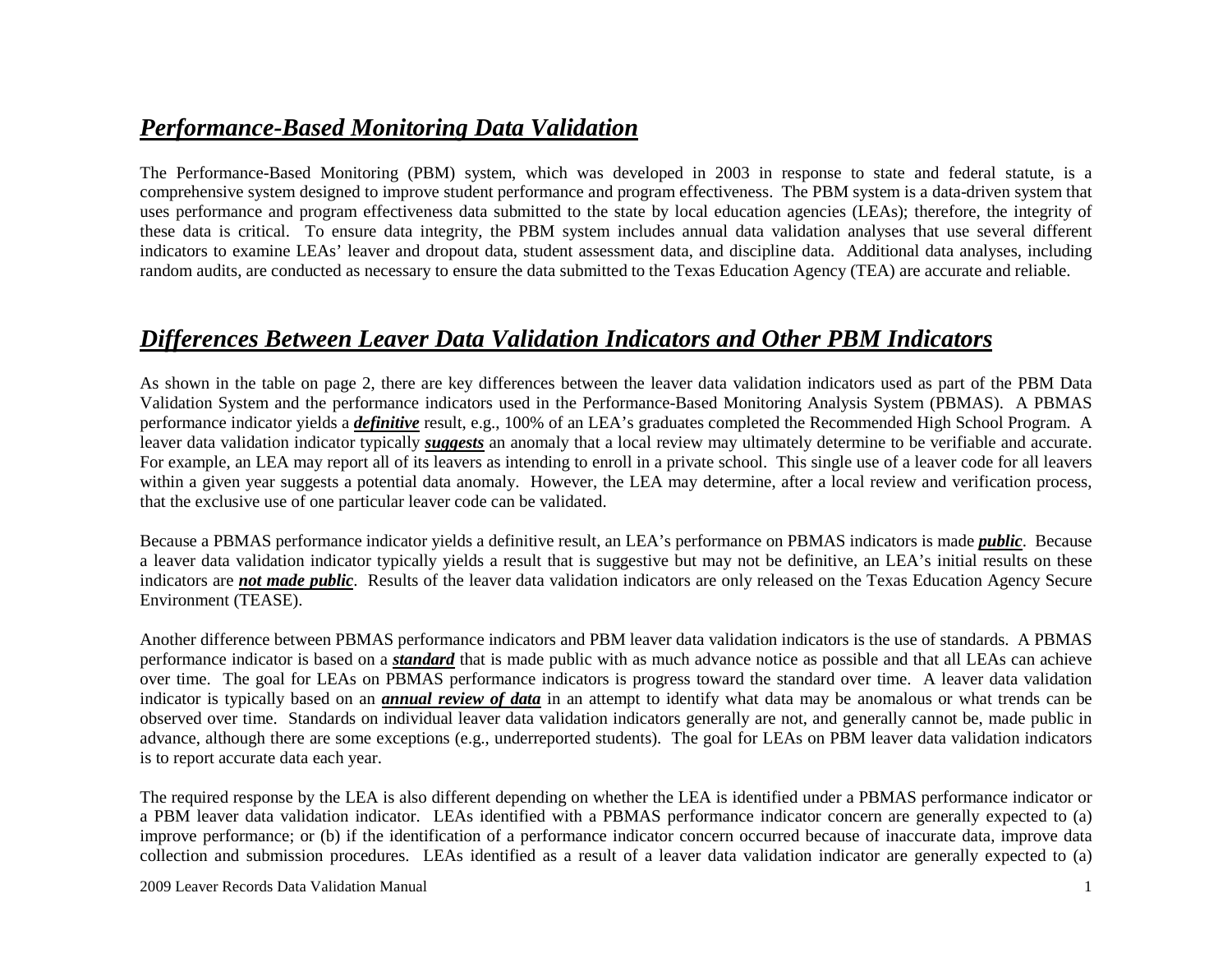validate and document that their data are, in fact, correct; and (b) if correct data reflect a program implementation concern, address that concern; or (c) if the LEA's identification occurred because of incorrect data, improve local data collection and submission procedures.

| Differences between Leaver Data Validation Indicators and other PBM Indicators |                            |                          |                                                                                                     |                                                                                                                                                                              |
|--------------------------------------------------------------------------------|----------------------------|--------------------------|-----------------------------------------------------------------------------------------------------|------------------------------------------------------------------------------------------------------------------------------------------------------------------------------|
| <b>Indicator Type</b>                                                          | <b>Result</b>              | <b>Publicly Released</b> | <b>Standards</b>                                                                                    | <b>LEA Response</b>                                                                                                                                                          |
| Leaver Data Validation                                                         | Suggests an anomaly        | No                       | Based on annual review<br>of data to identify<br>anomalous data and<br>trends observed over<br>time | Validate accuracy of<br>data locally and, as<br>necessary, improve<br>local data collection and<br>submission procedures<br>or address program<br>implementation<br>concerns |
| <b>PBMAS</b>                                                                   | Yields a definitive result | Yes                      | Based on standards<br>established in advance                                                        | Improve performance or<br>program effectiveness<br>or if identification<br>occurred because of<br>inaccurate data, improve<br>data collection and<br>submission procedures   |

By their very nature and purpose, leaver data validation indicators may identify some LEAs that are collecting and reporting accurate data. In addition, LEAs are subject to *random* data validation audits. **Confirming the accuracy of data is a critical part of the process that is necessary to validate and safeguard the integrity of the overall PBM system.** As such, the process LEAs engage in to either validate the accuracy of their data or determine that erroneous data were submitted is fundamental to the integrity of the entire system.

Many LEAs initially identified through a leaver data validation indicator will be able to confirm the accuracy of their data. This is expected and should be handled by those LEAs as a routine data confirmation that is documented locally and, in some cases, communicated back to the agency. Other LEAs identified through a leaver data validation indicator will find their anomalous data to be the result of an isolated reporting error that can be addressed through better training, improved quality control of local data collection and submission processes, or other targeted local response. For some LEAs identified through a leaver data validation indicator, it will be determined that the anomalous data reflect a systemic issue within one data collection (e.g., leaver data in general) or a pervasive issue (i.e., across data systems). In these less typical occurrences, the LEA's response will be more extensive, including more involvement by the agency and the application of sanctions as necessary and appropriate.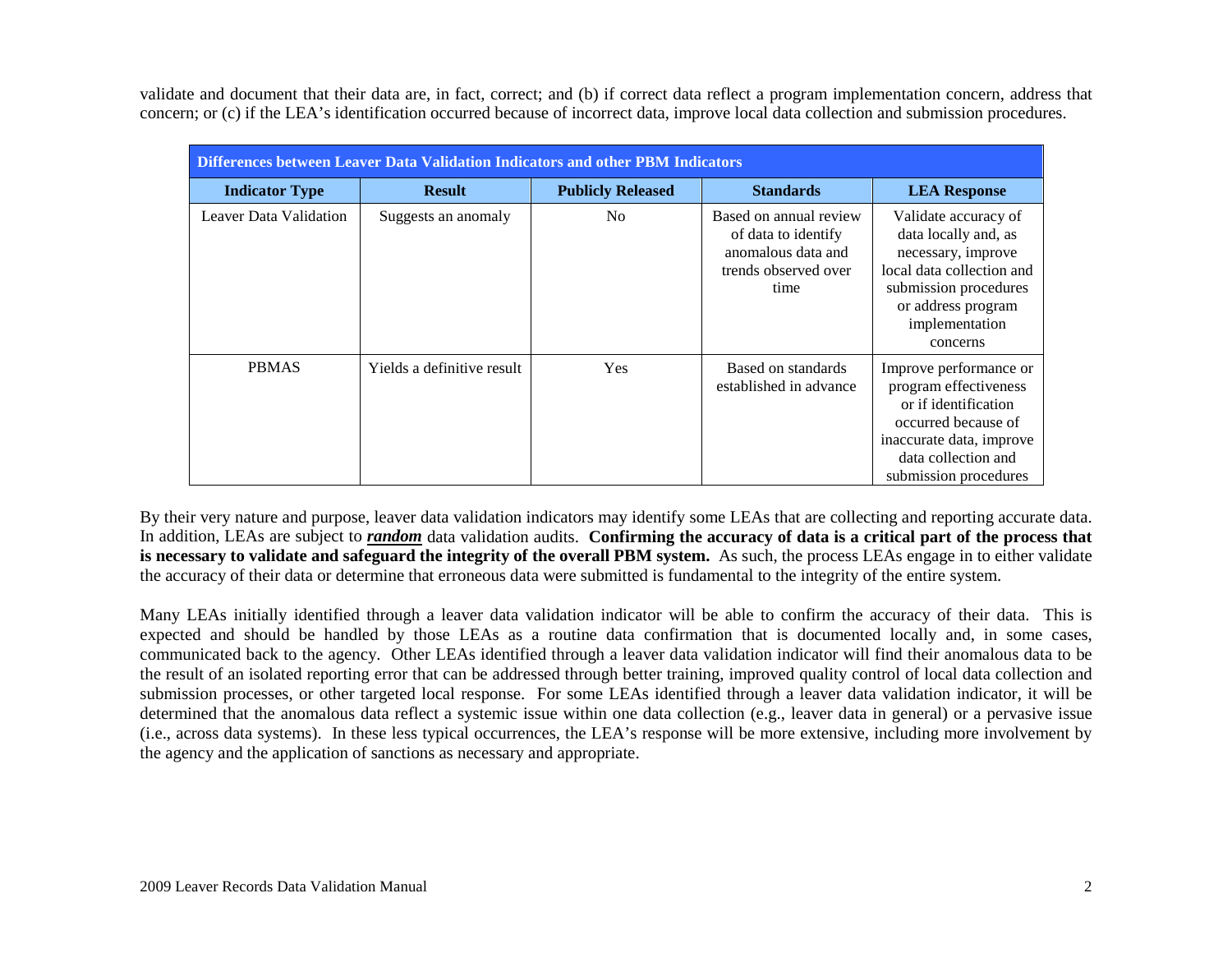# *Leaver Records Data Validation Indicators: Background*

Since 1997-1998, the integrity of leaver records has been evaluated annually by TEA through various indicators and data analyses. Statutory requirements have also guided TEA's leaver records data validation efforts. During the 78<sup>th</sup> Legislature Regular Session (2003), Texas Education Code was amended to require an annual electronic audit of dropout records and a report based on the findings of the audit. House Bill 3, passed during the  $81<sup>st</sup>$  Legislature Regular Session (2009), maintained this requirement in TEC §39.308:

TEC §39.308. Annual Audit of Dropout Records; Report. (a) The commissioner shall develop a process for auditing school district dropout records electronically. The commissioner shall also develop a system and standards for review of the audit or use systems already available at the agency. The system must be designed to identify districts that are at high risk of having inaccurate dropout records and that, as a result, require on-site monitoring of dropout records.

(b) If the electronic audit of a school district's dropout records indicates that a district is not at high risk of having inaccurate dropout records, the district may not be subject to on-site monitoring under this subsection.

(c) If the risk-based system indicates that a school district is at high risk of having inaccurate dropout records, the district is entitled to an opportunity to respond to the commissioner's determination before on-site monitoring may be conducted. The district must respond not later than the 30th day after the date the commissioner notifies the district of the commissioner's determination. If the district's response does not change the commissioner's determination that the district is at high risk of having inaccurate dropout records or if the district does not respond in a timely manner, the commissioner shall order agency staff to conduct on-site monitoring of the district's dropout records.

(d) The commissioner shall notify the board of trustees of a school district of any objection the commissioner has to the district's dropout data, any violation of sound accounting practices or of a law or rule revealed by the data, or any recommendation by the commissioner concerning the data. If the data reflect that a penal law has been violated, the commissioner shall notify the county attorney, district attorney, or criminal district attorney, as appropriate, and the attorney general.

(e) The commissioner is entitled to access to all district records the commissioner considers necessary or appropriate for the review, analysis, or approval of district dropout data.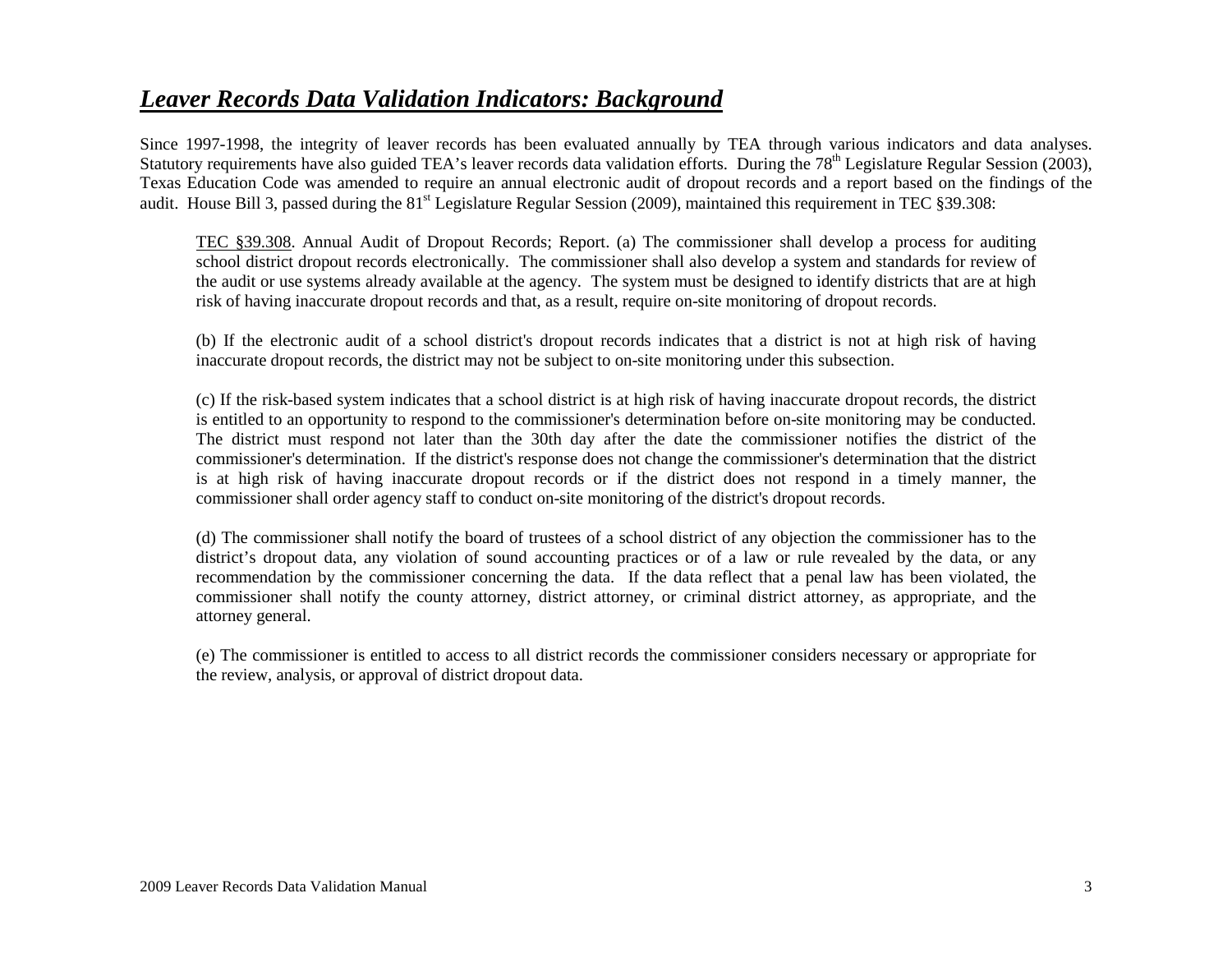# <span id="page-7-0"></span>*List of 2009 Leaver Records Data Validation Indicators*

Seven data validation indicators have been developed to meet the statutory requirements described above. Detailed information on all of these indicators is provided in the next section of this manual.

- 1. Dropout Trend Analysis
- 2. Underreported Students
- 3. Zero Dropouts and High Use of Other Exit Leaver Codes
- 4. High Use of One or More Leaver Codes
- 5. Missing PET<sup>[2](#page-7-0)</sup> Submission (August 24, 2009 September 18, 2009)
- 6. Missing PET Submission (2008-2009 Reporting Year)
- 7. Continuing Students' Dropout Rate (Class of 2007), as of Fall 2008 (Report Only)

 $^{2}$  PET is the Person Identification Database (PID) Enrollment Tracking (PET) extension that opened with the 2005-2006 Fall/Mid-Year release of PEIMS EDIT+ on September 26, 2005.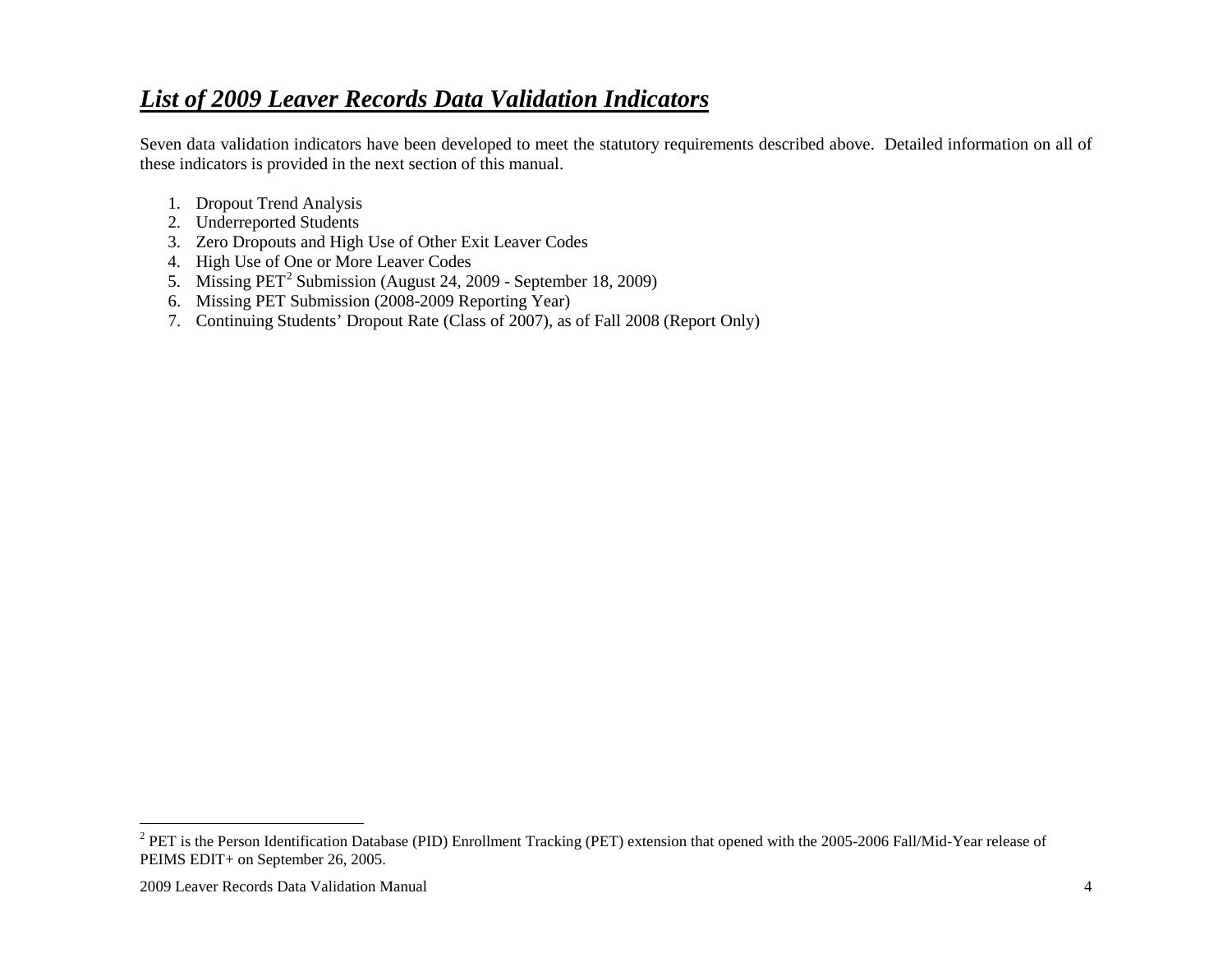# <span id="page-8-1"></span><span id="page-8-0"></span>*Data Sources*

The data source for Indicators #1-4 and #7 is the PEIMS 20[3](#page-8-0) Record.<sup>3</sup> (See Appendix A for a list of the leaver codes from the PEIMS 203 record used in these indicators.) These data are part of districts' annual fall PEIMS submission and reflect the 2007-2008 leaver data submitted by districts in the fall of 2008. Indicators #1and #7 also include PEIMS 203 Record data submitted by districts in the fall of 2007; additionally, Indicator #1 includes PEIMS 203 Record data submitted by districts in the fall of 2006. The data source for Indicators #5 and #6 is PID Enrollment Tracking reports for September 1, 2008 through September 18, 2009.

# *Data Validation Reports*

District-level reports and certain student-level data<sup>[4](#page-8-1)</sup> have been generated for each district identified for further validation on one or more of the 2009 leaver data validation indicators and/or districts with data to report on the new Continuing Students' Dropout Rate indicator. These reports and student-level data are available via the TEASE application. Districts not identified for further validation and districts with no data to report on the new Continuing Students' Dropout Rate indicator will receive the following message if they attempt to access the report on TEASE: *"Your district was not identified in the 2009 leaver data validation analysis, and therefore no report will be generated."*

If a district has been identified for further validation on an indicator, this is referred to as "triggering" an indicator. The district count of the number of leavers with a certain leaver code, the total number of leavers, and the percent of leavers with a certain leaver code will be noted on each district's report. Only the indicators a district triggers and/or any Report Only indicators for which the district has data will be listed on the report. For example, in the sample report below, five of the seven indicators are listed because those are the five indicators the sample district triggered. The fifth indicator listed on the sample report is a Report Only indicator, which is provided for any district with data to report on that indicator.

<sup>&</sup>lt;sup>3</sup> In addition, based on the attendance and enrollment records of all districts, the records of Texas graduates for the last several years, and the GED certificate records, TEA identifies students for whom districts do not need to submit leaver records: movers, previous graduates, and GED recipients.

<sup>4</sup> Student-level data are not applicable to Indicator #1, Indicator #5, and Indicator #6. Student-level data are not provided for Indicator #2 because the data (underreported students) are readily available in the PEIMS EDIT+ application (Report PRF0B032). The EDIT+ report lists presumed underreported students and may vary slightly from the final lists.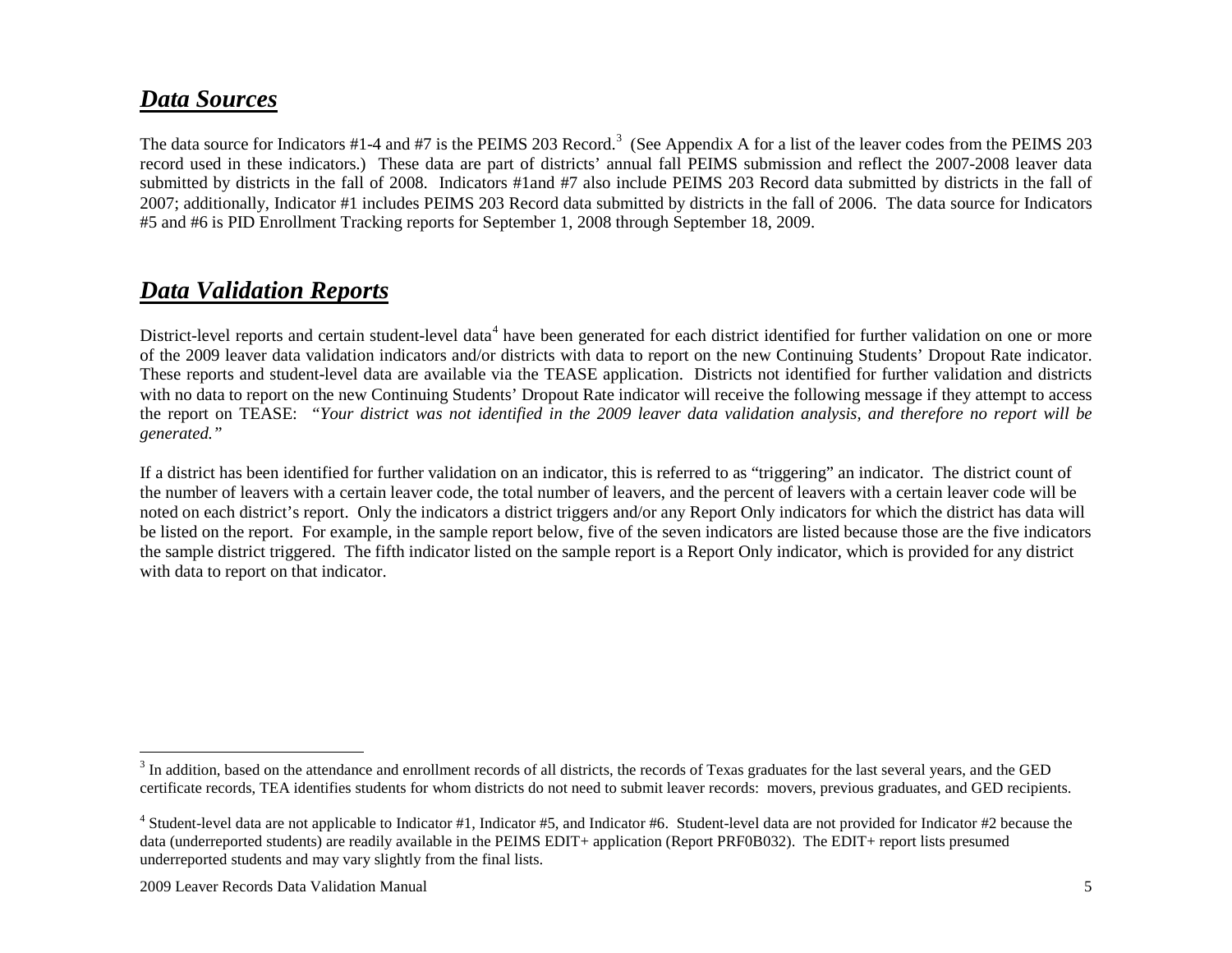#### **SAMPLE REPORT**

C O N F I D E N T I A L Texas Education Agency 2009 PBM Data Validation Report Leaver Records

Example ISD Region ZZ District Type: 7-Non-Metropolitan: Stable

#### DATA SOURCE:

INDICATOR 1 = PEIMS FALL SUBMISSION 2006, 2007, and 2008 (203 Record) INDICATORS 2-4 = PEIMS FALL SUBMISSION 2008 (203 Record) INDICATORS 5-6 = PID ENROLLMENT TRACKING 09/01/08-09/18/09 INDICATOR 7 = PEIMS FALL SUBMISSION 2007 and 2008 \*\*\*\*\*\*\*\*\*\*\*\*\*\*\*\*\*\*\*\*\*\*\*\*\*\*\*\*\*\*\*\*\*\*\*\*\*\*\*\*\*\*\*\*\*\*\*\*\*\*\*\*\*\*\*\*\*\*\*\*\*\*\*\*\*\*\*\*\*\*\*\*\*\*\*\*\*\*\*\*\*\*\*\*\*\*\*\*\*\*\*\*\*\*\*\*\*\*\*\*\*\*\*\*\*\*\*\*\*\*\*\*\*\*\*\*\*\*\*\*\*\*

#### INDICATOR

| 1. DROPOUT TREND ANALYSIS                                                           | 2006                | 2008                |                          | <b>CHANGE</b>  |
|-------------------------------------------------------------------------------------|---------------------|---------------------|--------------------------|----------------|
| 2006-2008                                                                           | <b>DROPOUT RATE</b> | <b>DROPOUT RATE</b> |                          | 2006 TO 2008   |
|                                                                                     | 10.0                | 1.0                 |                          | $-9.0$         |
| 2. UNDERREPORTED STUDENTS                                                           |                     | <b>TOTAL</b>        |                          |                |
|                                                                                     | NUMBER OF           | REPORTED AND        |                          | PERCENT OF     |
|                                                                                     | UNDERREPORTED       | UNDERREPORTED       |                          | UNDERREPORTED  |
|                                                                                     | 525                 | 7000                |                          | 7.5            |
|                                                                                     |                     |                     |                          |                |
| 4. HIGH USE OF ONE OR MORE LEAVER CODES                                             | <b>LEAVER</b>       | <b>NUMBER</b>       | <b>NUMBER OF</b>         | <b>PERCENT</b> |
|                                                                                     | <b>CODE</b>         | OF CODE             | <b>LEAVERS</b>           | OF CODE        |
|                                                                                     | 60                  | 23                  | 115                      | <b>20.0</b>    |
|                                                                                     |                     |                     |                          |                |
| 5. MISSING PET SUBMISSION (AUGUST 24, 2009 - SEPTEMBER 18, 2009)                    |                     |                     | <b>REPORT DATE RANGE</b> |                |
|                                                                                     |                     |                     | 08/24/09-09/18/09        |                |
| 7. CONTINUING STUDENTS' DROPOUT RATE (CLASS OF 2007), AS OF FALL 2008 (REPORT ONLY) |                     |                     |                          |                |
|                                                                                     |                     |                     |                          |                |

|                      | <b>TOTAL CLASS OF 2007</b> | <b>TOTAL CLASS</b> |
|----------------------|----------------------------|--------------------|
| CONTINUING STUDENTS' | CONTINUERS WHO DROPPED OUT | OF 2007            |
| DROPOUT RATE         | AS OF FALL 2008            | CONTINUERS         |
| 12.5%                |                            | 80                 |
|                      |                            |                    |

This report contains confidential information and data that are not masked to protect individual student confidentiality. Unauthorized disclosure of confidential student information is illegal as provided in the Family Educational Rights and Privacy Act of 1974 (FERPA) and implementing federal regulations found in 34 CFR, Part 99.

For detailed information on each of the indicators above, see the 2009 Leaver Records Data Validation Manual available a[t http://ritter.tea.state.tx.us/pbm/DIManuals.html](http://ritter.tea.state.tx.us/pbm/DIManuals.html) .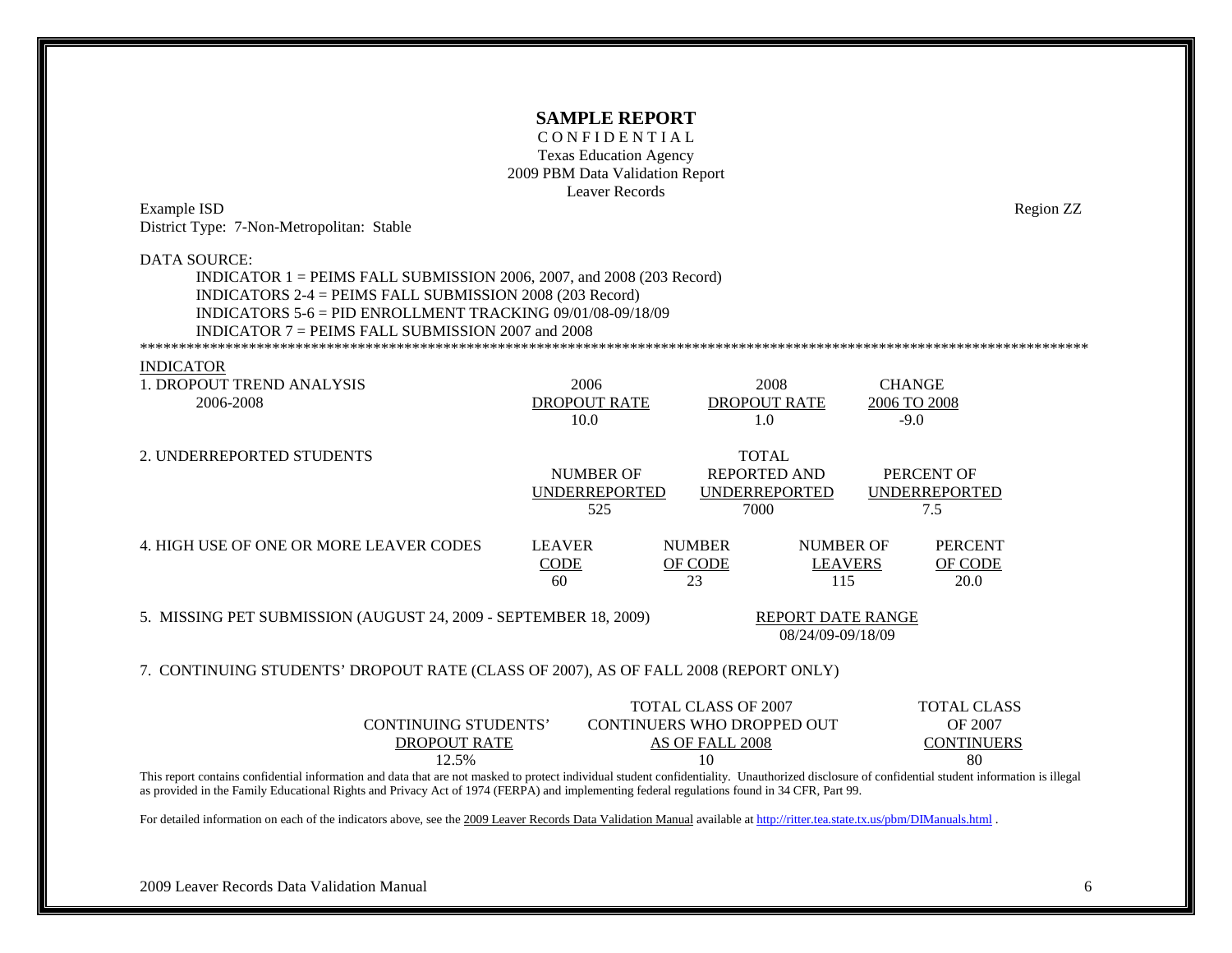The data in the sample report above can be interpreted as follows:

DROPOUT TREND ANALYSIS: The district's dropout rate decreased 9 percentage points between 2006 and 2008, a trend that is appreciably different from the decrease in dropout rates of other similar districts. *This decrease in dropout rates may be the result of accurate reporting of leaver data by the district. Validation of accurate reporting of data is a critical part of the process that is necessary to validate and safeguard the integrity of the overall PBM system.*

UNDERREPORTED STUDENTS: Both the district's total number of underreported students (525) and the district's underreported percent (7.5%) exceed the state standards of 150 (count) and 5% (percent). (A district can trigger this indicator for not meeting one or both of the state standards.) The standards for underreporting students are outlined in Part 1 (Chapter 3) of the *2009 Accountability Manual*, available at [http://ritter.tea.state.tx.us/perfreport/account/2009/manual/index.html.](http://ritter.tea.state.tx.us/perfreport/account/2009/manual/index.html)

HIGH USE OF ONE OR MORE LEAVER CODES: The district's percent of leavers coded 60 (intent to home school) is appreciably higher than other districts' percent of leavers coded 60. *This high use may be the result of accurate reporting of leaver data by the district. Validation of accurate reporting of data is a critical part of the process that is necessary to validate and safeguard the integrity of the overall PBM system.*

MISSING PET SUBMISSION (AUGUST 24, 2009 - SEPTEMBER 18, 2009): A required PET Submission was not received by the agency during the date range of August 24, 2009 through September 18, 2009.

CONTINUING STUDENTS' DROPOUT RATE (CLASS OF 2007), AS OF FALL 2008: Of all the district's students in the graduating class of 2007, a total of 80 students continued to a fifth year. One year later, in the fall of 2008, 10 of those 80 students had dropped out, resulting in a 12.5% continuing students' dropout rate for the district from the fall of 2007 to the fall of 2008.

## *Data Validation Requirements*

The Program Monitoring and Interventions (PMI) Division will notify each district selected for a PBM leaver data validation intervention via the Intervention Stage and Activity Manager (ISAM) on the Texas Education Agency Secure Environment (TEASE). The PMI Division will inform districts that intervention stages have been posted to ISAM by posting a "To the Administrator Addressed" letter on the TEA web page for correspondence or sending a "To the Administrator Addressed" letter via electronic mail or first-class mail. It is the district's obligation to access the correspondence from the PMI Division by (a) subscribing to the listserv for "To the Administrator Addressed" correspondence; and (b) accessing the ISAM system as directed to retrieve intervention instructions and information. Guidance and resource documents that pertain specifically to the performance-based monitoring data validation indicators are available at: [http://ritter.tea.state.tx.us/pmi/datamon/.](http://ritter.tea.state.tx.us/pmi/datamon/) These documents have been developed to support districts in reviewing their current data reporting and programmatic practices related to leaver and dropout data.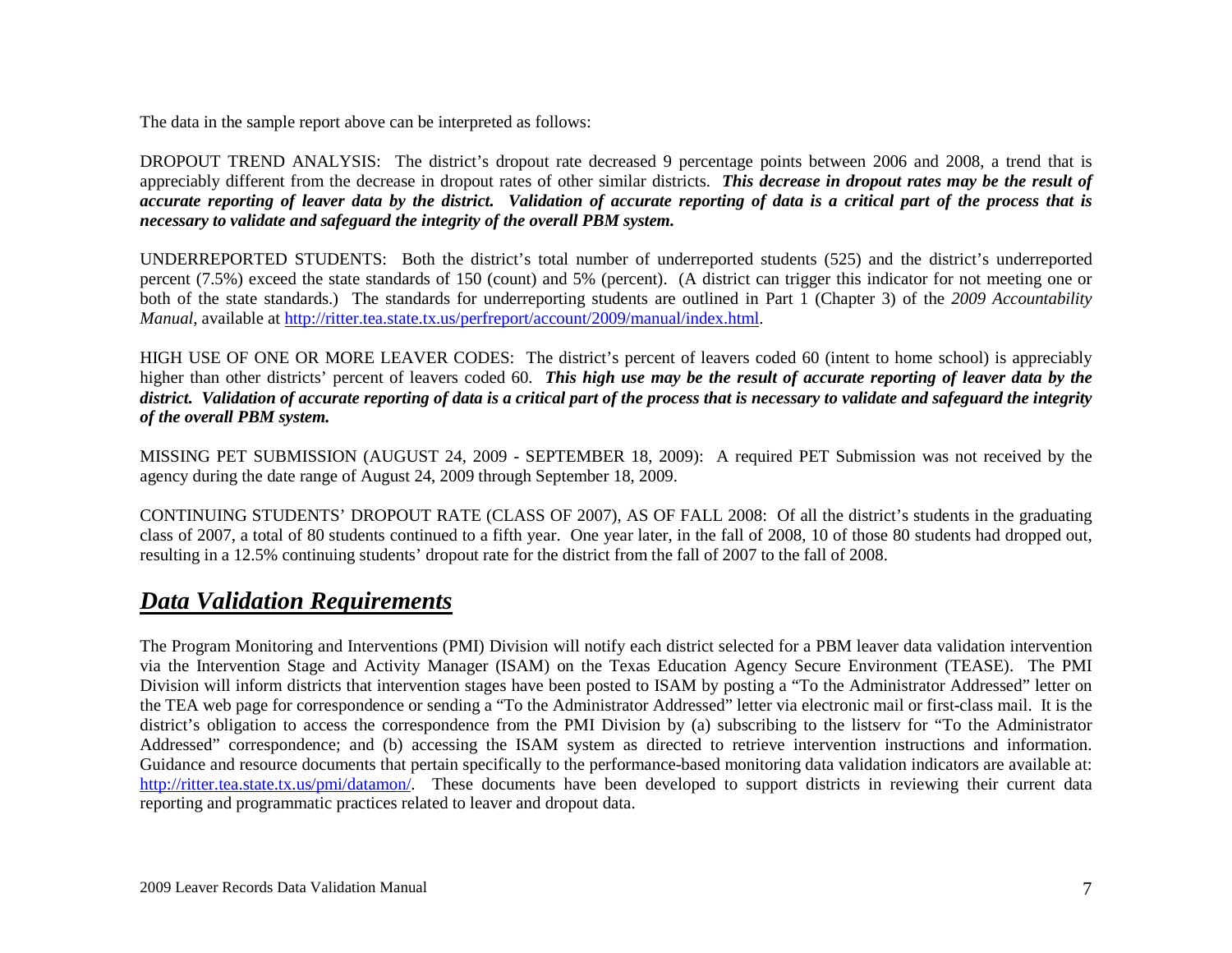## *Leaver Reason Codes and Documentation Requirements*

Appendix D of the 2008-2009 PEIMS Data Standards provides an expanded definition and specific guidelines on acceptable documentation for each of the leaver reason codes. This appendix can be accessed at the following web a This appendix can be accessed at the following web address: [http://www.tea.state.tx.us/index4.aspx?id=3014.](http://www.tea.state.tx.us/index4.aspx?id=3014)

## *Additional Resources*

There are several PEIMS EDIT+ reports districts may find helpful as part of a local review of leaver coding. These reports are based on data reported by districts.

- **PRF8D002: School Leaver Roster**
- **PRF8D003: School Leaver Summary**
- **PRF8D004: Non-Dropout Non-Graduate Leaver Roster**
- **PRF6D002: Dropout Roster**
- **PRF0B032: Presumed Underreported Students List**

In addition, the annual report, *Secondary School Completion and Dropouts in Texas Public Schools,* is a comprehensive report that includes summary information about both high school completion and non-completion. The district supplement to this report (available at [http://www.tea.state.tx.us/index4.aspx?id=4080\)](http://www.tea.state.tx.us/index4.aspx?id=4080) contains data tables and listings of secondary school completion and dropout data at the district level. District-by-district listings of annual dropout rates and completion rates are presented, and a district listing of year-toyear reporting of students is also included. Other helpful tools and datasets can be found by accessing the Data Search menu at the following web site address: [http://ritter.tea.state.tx.us/acctres/entry.html.](http://ritter.tea.state.tx.us/acctres/entry.html)

Finally, district personnel with authorized access to the TEASE Accountability application can retrieve a variety of dropout and completion products made available each year by the Accountability Research Division via the RES tab on the TEASE Accountability application. These products provide detailed annual dropout and completion information, including student-level lists and campus and district aggregates. Planning tools and detailed explanation documents to assist districts are also available.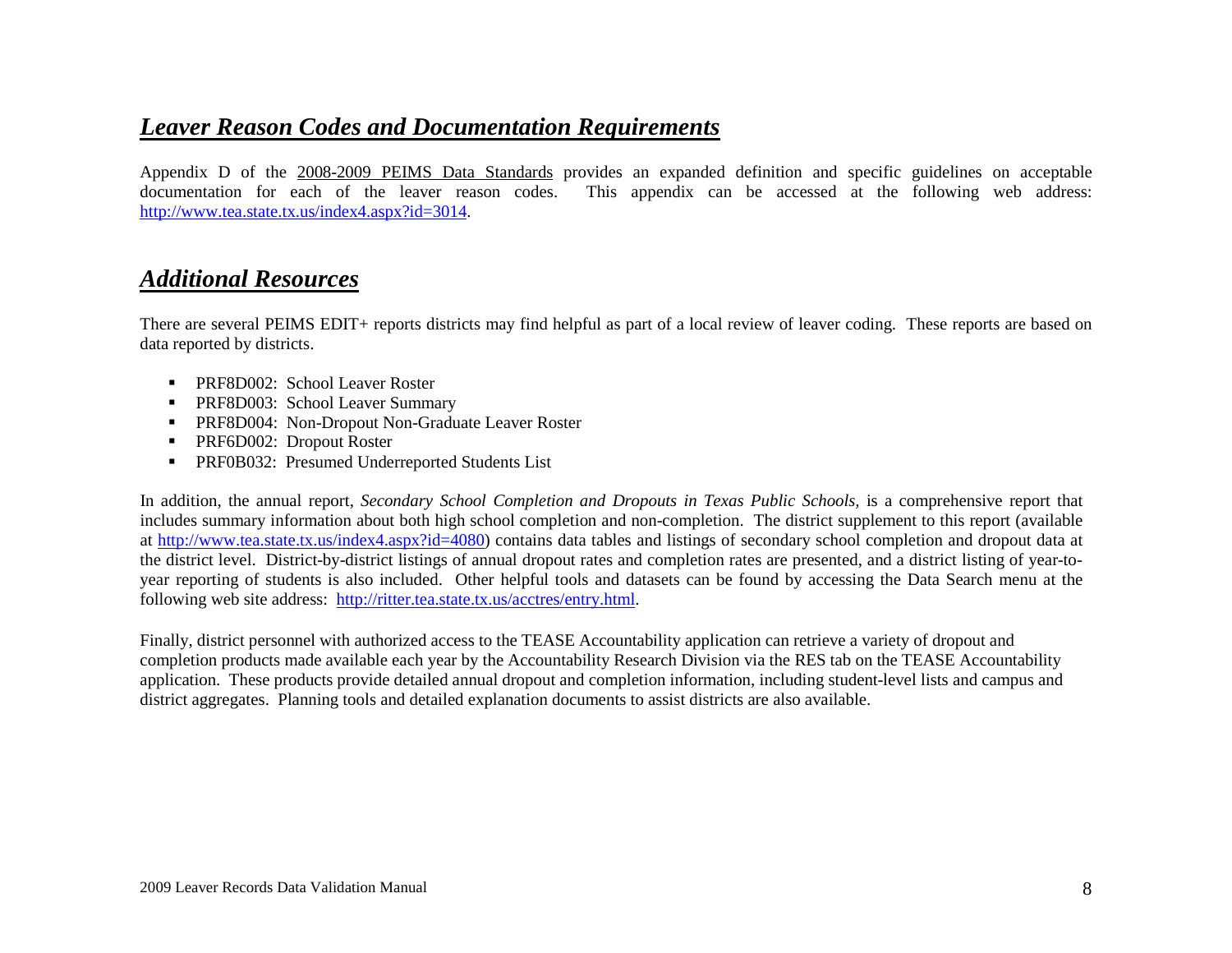# Leaver Records Data Validation Indicators

2009 Leaver Records Data Validation Manual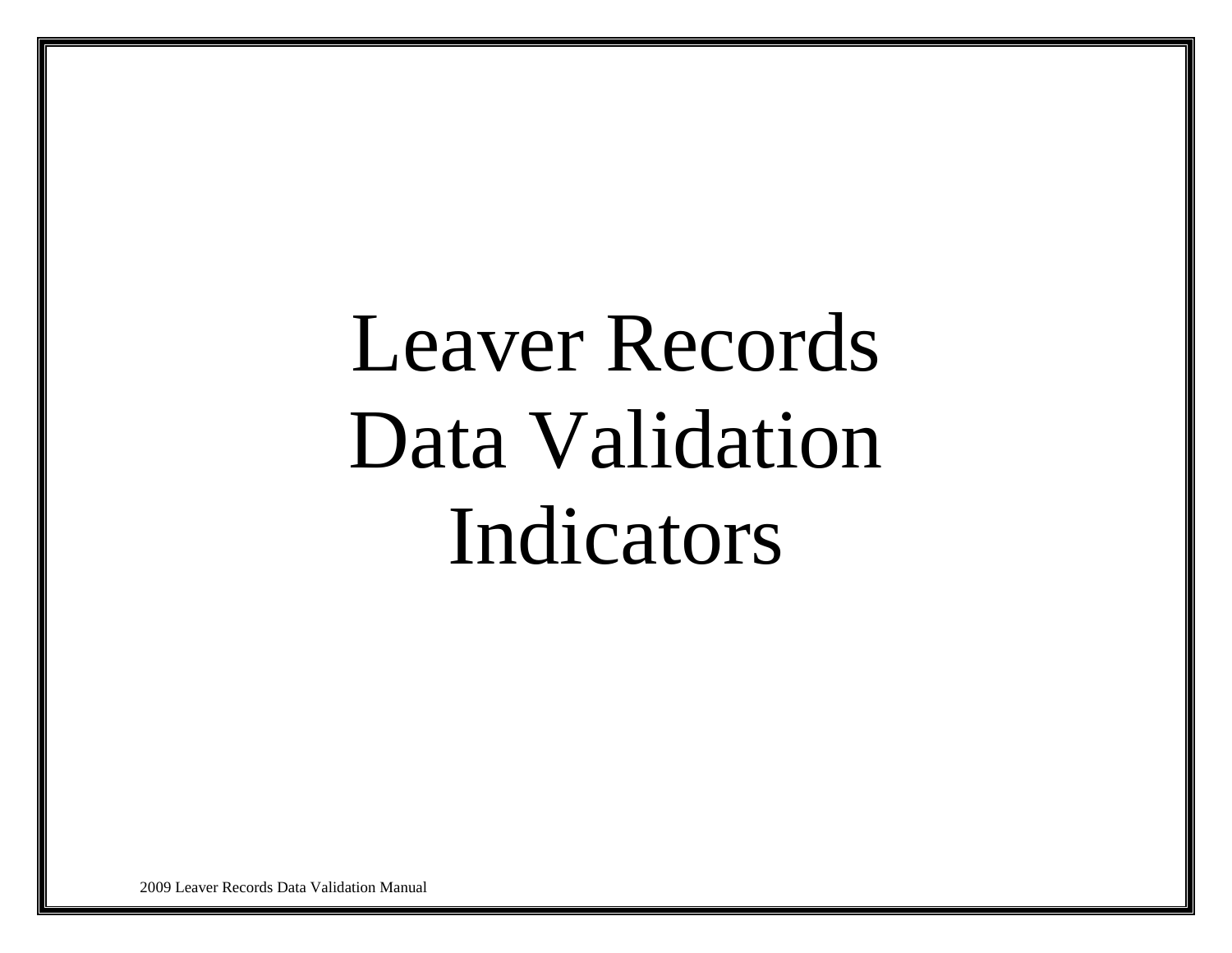*This page intentionally left blank*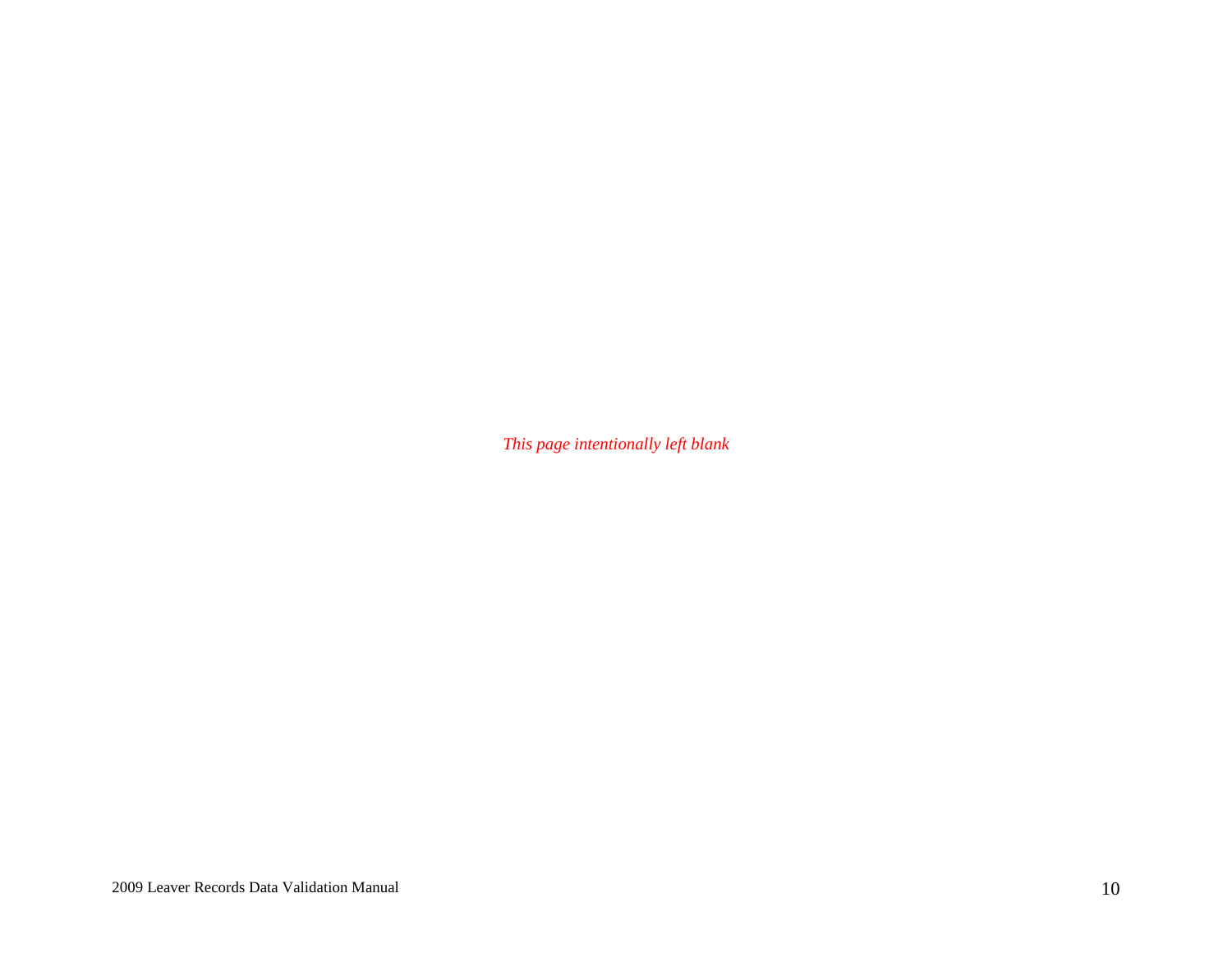## **Leaver Records Data Validation Indicator #1: Dropout Trend Analysis**

**This indicator identifies districts that reported a decrease in annual dropout rates that was significantly greater than the reported decreases of other similar districts over either two or three years.**

## **INDICATOR CALCULATION**

| A district's <u>two-year change</u> in dropout rates is calculated as follows: |                                                                                                                                                                                |  |  |  |
|--------------------------------------------------------------------------------|--------------------------------------------------------------------------------------------------------------------------------------------------------------------------------|--|--|--|
| District 2008 dropout<br>rate                                                  | District number of students in Grades 7-12 who dropped out of school in the 2007-2008 school year                                                                              |  |  |  |
|                                                                                | District number of students in Grades 7-12 in attendance at any time during the 2007-2008 school year                                                                          |  |  |  |
| <b>MINUS</b>                                                                   |                                                                                                                                                                                |  |  |  |
| District 2007 dropout                                                          | District number of students in Grades 7-12 who dropped out of school in the 2006-2007 school year                                                                              |  |  |  |
| rate                                                                           | District number of students in Grades 7-12 in attendance at any time during the 2006-2007 school year                                                                          |  |  |  |
|                                                                                | A district's three-year change in dropout rates is calculated as follows:<br>District number of students in Grades 7-12 who dropped out of school in the 2007-2008 school year |  |  |  |
| District 2008 dropout<br>rate                                                  | District number of students in Grades 7-12 in attendance at any time during the 2007-2008 school year                                                                          |  |  |  |
| <b>MINUS</b>                                                                   |                                                                                                                                                                                |  |  |  |
| District 2006 dropout<br>rate                                                  | District number of students in Grades 7-12 who dropped out of school in the 2005-2006 school year                                                                              |  |  |  |
|                                                                                | District number of students in Grades 7-12 in attendance at any time during the 2005-2006 school year                                                                          |  |  |  |
|                                                                                |                                                                                                                                                                                |  |  |  |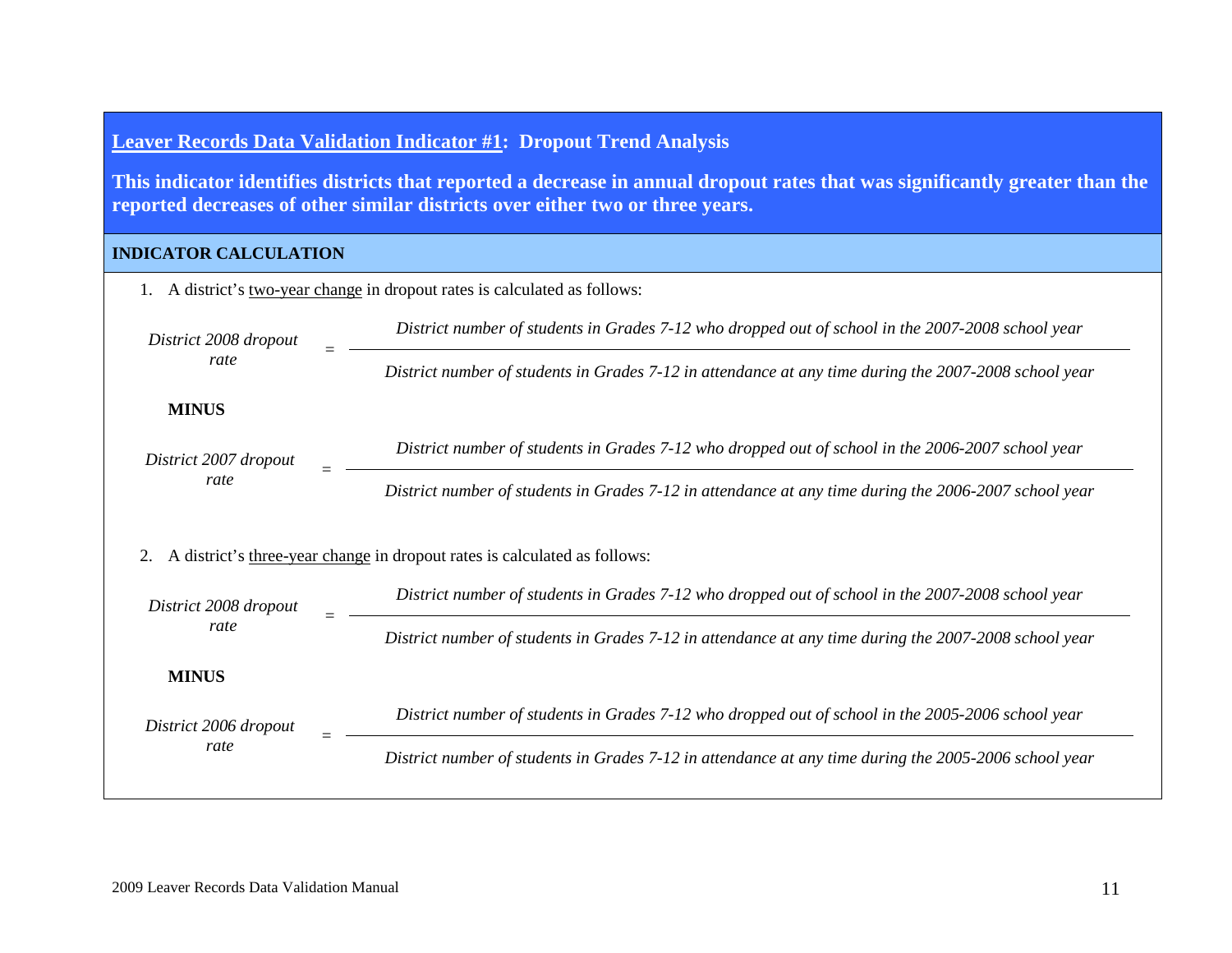| <b>MINIMUM SIZE REQUIREMENTS</b>                                                                                                                                                           | <b>NOTES</b>                                                                                                                                                                                                                                                                                                                                                                                                                                                                                                                   |
|--------------------------------------------------------------------------------------------------------------------------------------------------------------------------------------------|--------------------------------------------------------------------------------------------------------------------------------------------------------------------------------------------------------------------------------------------------------------------------------------------------------------------------------------------------------------------------------------------------------------------------------------------------------------------------------------------------------------------------------|
| At least 10 Grade 7-12 students in attendance anytime during each<br>school year evaluated and at least 5 Grade 7-12 students<br>designated as dropouts during each school year evaluated. | A district may be identified under this indicator if either its two-<br>year or three-year decrease in the Grade 7-12 dropout rates is<br>appreciably different from the two-year or three-year decrease in<br>the Grade 7-12 dropout rate for districts of the same type. This<br>change may be the result of accurate reporting of dropout data<br>by the district. Validation of accurate data is a critical part of<br>the process that is necessary to validate and safeguard the<br>integrity of the overall PBM system. |
|                                                                                                                                                                                            | District type is considered in this indicator. (See Appendix B).                                                                                                                                                                                                                                                                                                                                                                                                                                                               |
|                                                                                                                                                                                            | For additional information on the methodology for calculating the<br>annual dropout rate, see the Secondary School Completion and<br>Dropouts in Texas Public Schools report available at the following<br>web address: http://www.tea.state.tx.us/index4.aspx?id=4080.                                                                                                                                                                                                                                                        |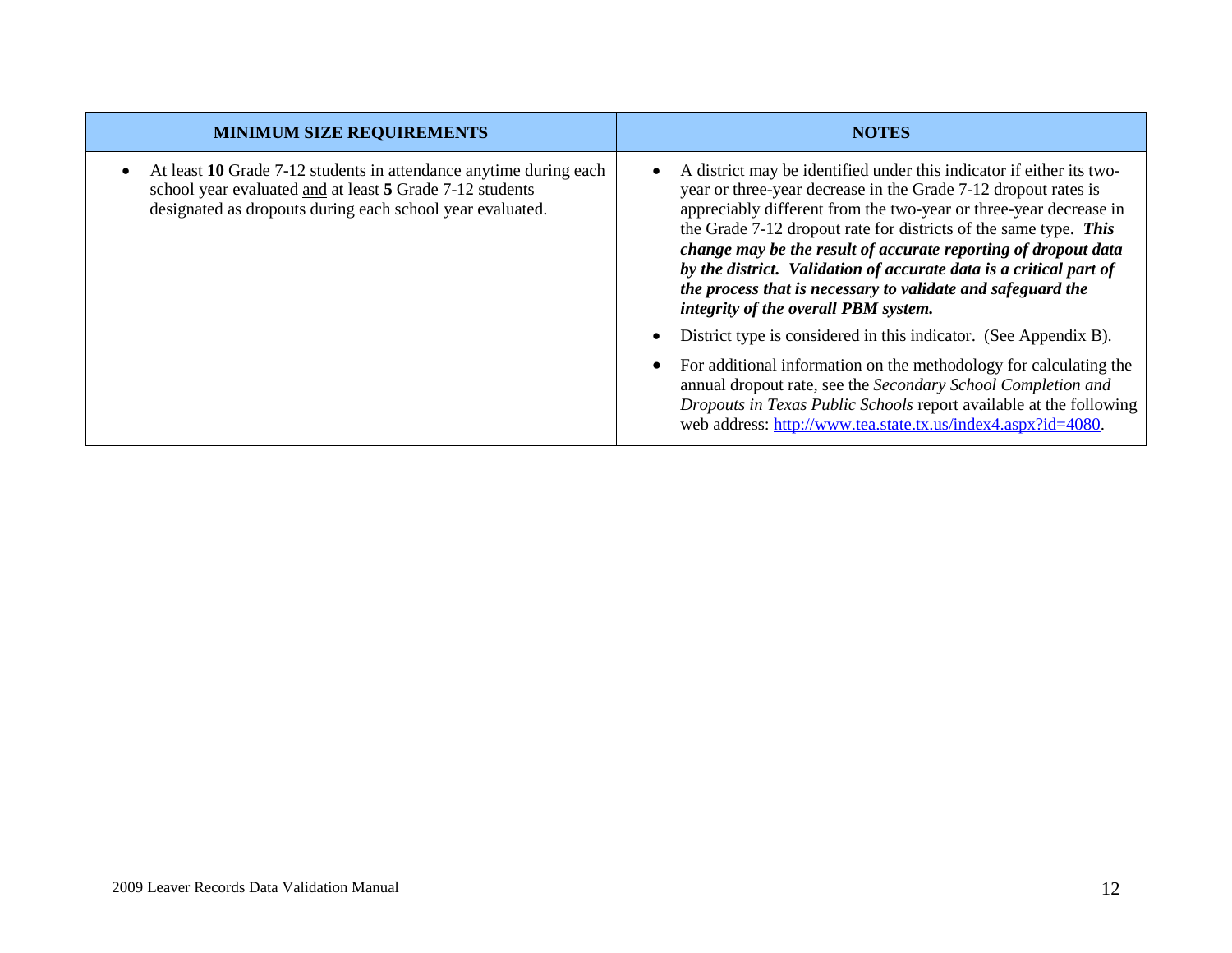## **Leaver Records Data Validation Indicator #2: Underreported Students**

**This indicator identifies districts not meeting the state standard for the count and/or percent of underreported students.**

#### **INDICATOR CALCULATION**

1. District count of underreported students:

*District count of underreported students* <sup>=</sup> *District number of 2007-2008 students in Grades 7-12 for whom none of the following statuses apply: graduate, previous graduate, returned on time, returned late migrant student, mover, other leaver, GED recipient, or dropout*

2. District percent of underreported students:

| District percent of<br>underreported students | District count of underreported students (see above)                                                        |
|-----------------------------------------------|-------------------------------------------------------------------------------------------------------------|
|                                               | District number of 2007-2008 students in Grades 7-12 who are returning students, leavers, and underreported |
|                                               | students                                                                                                    |

| <b>MINIMUM SIZE REQUIREMENTS</b>                                           | <b>NOTES</b>                                                                                                                                                                                                                                                                                    |
|----------------------------------------------------------------------------|-------------------------------------------------------------------------------------------------------------------------------------------------------------------------------------------------------------------------------------------------------------------------------------------------|
| Minimum Size Requirements: At least 5 underreported students.<br>$\bullet$ | A district is identified under this indicator if it does not meet the<br>standard for <u>one or both</u> of the following measures:<br>Count of underreported students: Must be fewer than or<br>equal to 150.<br>Percent of underreported students: Must be less than or<br>equal to $5.0\%$ . |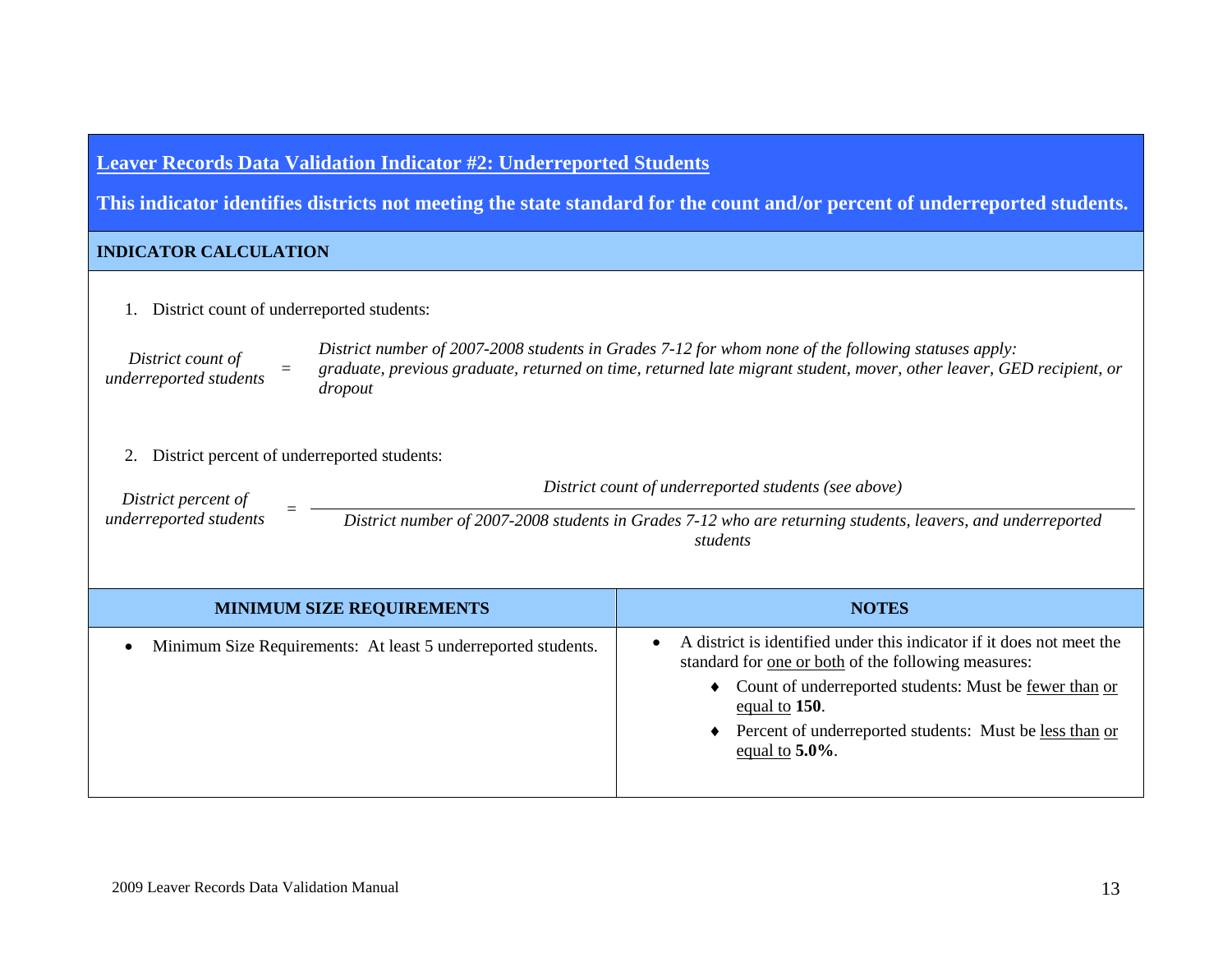**Leaver Records Data Validation Indicator #3: Zero Dropouts and High Use of Other Exit Leaver Codes**

**This indicator identifies districts with zero dropouts and an unusually high use of leavers with intent codes.**

#### **INDICATOR CALCULATION**

*District number of 2007-2008 students in Grades 7-12 reported with Leaver Codes 16, 24, 60, 81, and 82*

*District percent other exit leaver code usage* <sup>=</sup>

*District number of 2007-2008 students in Grades 7-12 reported with any non-graduate, non-dropout Leaver Code*

| MINIMUM SIZE REQUIREMENTS AND LEAVER CODES                                                                                                                                | <b>NOTES</b>                                                                                                                                                                                                                                                                                                                                                                                                                                                       |
|---------------------------------------------------------------------------------------------------------------------------------------------------------------------------|--------------------------------------------------------------------------------------------------------------------------------------------------------------------------------------------------------------------------------------------------------------------------------------------------------------------------------------------------------------------------------------------------------------------------------------------------------------------|
| Minimum Size Requirements: At least 10 leavers.<br>$\bullet$<br>The percent leaver code usage is calculated across the following<br>Leaver Codes: 16, 24, 60, 81, and 82. | A district with zero dropouts may be identified under this<br>indicator if its percentage of leavers with certain leaver codes is<br>among the highest for all districts. This high use of leaver intent<br>codes may be the result of accurate reporting of leaver data by<br>the district. Validation of accurate reporting of data is a critical<br>part of the process that is necessary to validate and safeguard<br>the integrity of the overall PBM system. |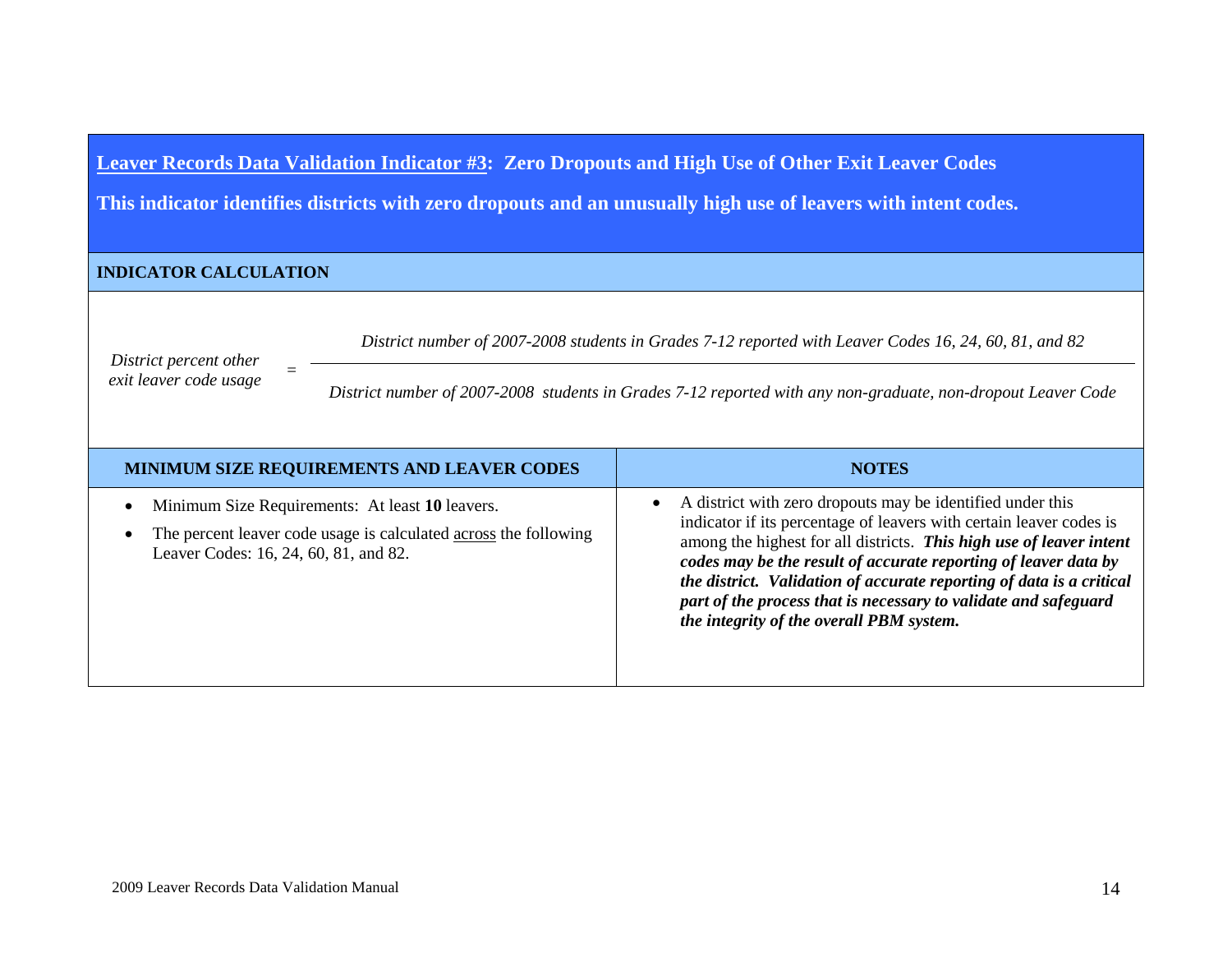**Leaver Records Data Validation Indicator #4: High Use of One or More Leaver Codes**

**This indicator identifies districts with an unusually high use of one or more leaver codes.**

### **INDICATOR CALCULATION**

*District number of 2007-2008 students in Grades 7-12 reported with a Leaver Code from the list below*

*District percent leaver code usage* <sup>=</sup>

*District number of 2007-2008 students in Grades 7-12 reported with any non-graduate, non-dropout Leaver Code*

| MINIMUM SIZE REQUIREMENTS AND LEAVER CODES                                                                                                                                                                    | <b>NOTES</b>                                                                                                                                                                                                                                                                                                                                                                                                                                                                                                                                                                                                                                         |
|---------------------------------------------------------------------------------------------------------------------------------------------------------------------------------------------------------------|------------------------------------------------------------------------------------------------------------------------------------------------------------------------------------------------------------------------------------------------------------------------------------------------------------------------------------------------------------------------------------------------------------------------------------------------------------------------------------------------------------------------------------------------------------------------------------------------------------------------------------------------------|
| Minimum Size Requirements: At least 10 leavers.<br>The percent leaver code usage is calculated for each of the<br>following Leaver Codes individually: 03, 16, 24, 60, 66, 78, 81,<br>82, 83, 85, 86, and 87. | The district's number of leavers reported with each code listed is<br>divided by the district's total number of non-graduate, non-<br>dropout leavers, and the usage rate for each code is compared to<br>that of other districts. A district may be identified under this<br>indicator if its usage of one or more leaver codes is among the<br>highest for all districts. This high use may be the result of<br>accurate reporting of leaver data by the district. Validation of<br>accurate reporting of data is a critical part of the process that is<br>necessary to validate and safeguard the integrity of the overall<br><b>PBM</b> system. |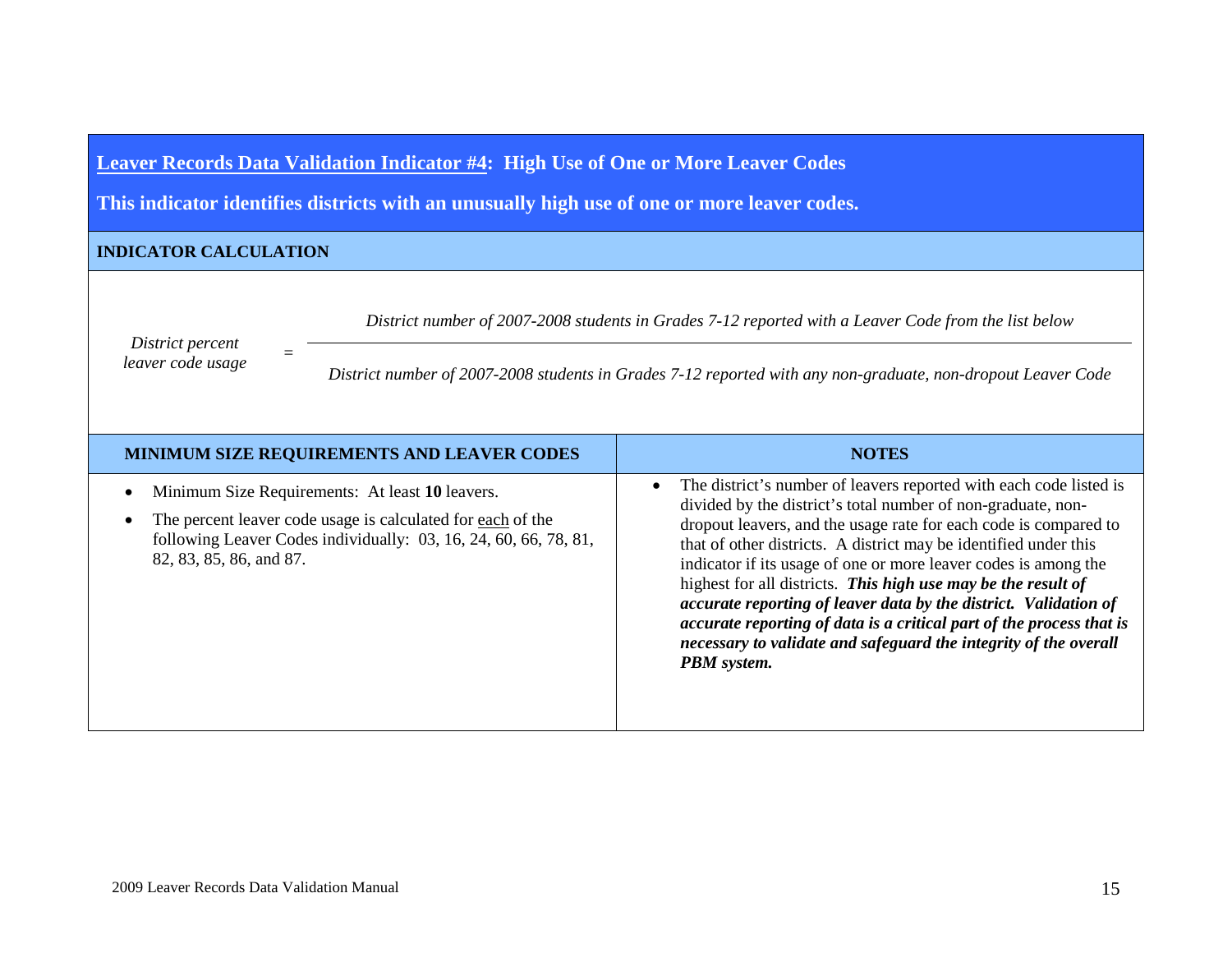**Leaver Records Data Validation Indicator #5: Missing PET Submission (August 24, 2009 - September 18, 2009)** 

**This indicator identifies districts that did not complete at least one PET submission between August 24, 2009 and September 18, 2009.** 

### **INDICATOR CALCULATION**

*PID Enrollment Tracking queries are used to identify districts with no PET submissions during the period of August 24, 2009 through September 18, 2009.*

| MINIMUM SIZE REQUIREMENTS AND LEAVER CODES | <b>NOTES</b>                                                                                                                                                                     |
|--------------------------------------------|----------------------------------------------------------------------------------------------------------------------------------------------------------------------------------|
| Not applicable.                            | For additional information on PET, see Appendix G of the<br>2009 PEIMS Data Standards available at the following web<br>address: http://www.tea.state.tx.us/index4.aspx?id=3014. |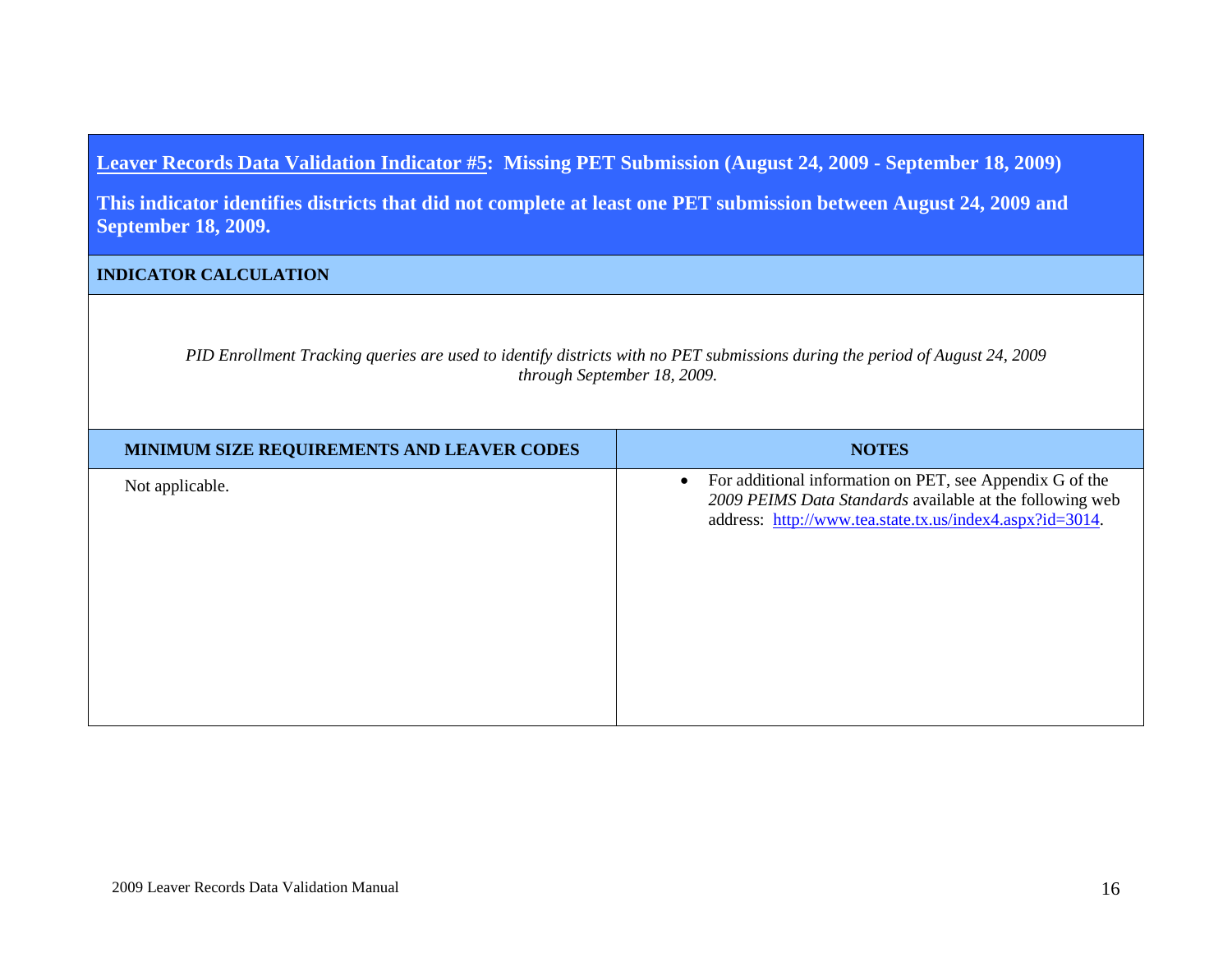**Leaver Records Data Validation Indicator #6: Missing PET Submission (2008-2009 Reporting Year)**

**This indicator identifies districts that did not complete at least one PET submission on time during the 2008-2009 reporting year.**

### **INDICATOR CALCULATION**

*PID Enrollment Tracking queries are used to identify districts with no PET Submissions during the period of August 25, 2008 through June 30, 2009.*

| MINIMUM SIZE REQUIREMENTS AND LEAVER CODES | <b>NOTES</b>                                                                                                                                                                     |
|--------------------------------------------|----------------------------------------------------------------------------------------------------------------------------------------------------------------------------------|
| Not applicable.                            | For additional information on PET, see Appendix G of the<br>2009 PEIMS Data Standards available at the following web<br>address: http://www.tea.state.tx.us/index4.aspx?id=3014. |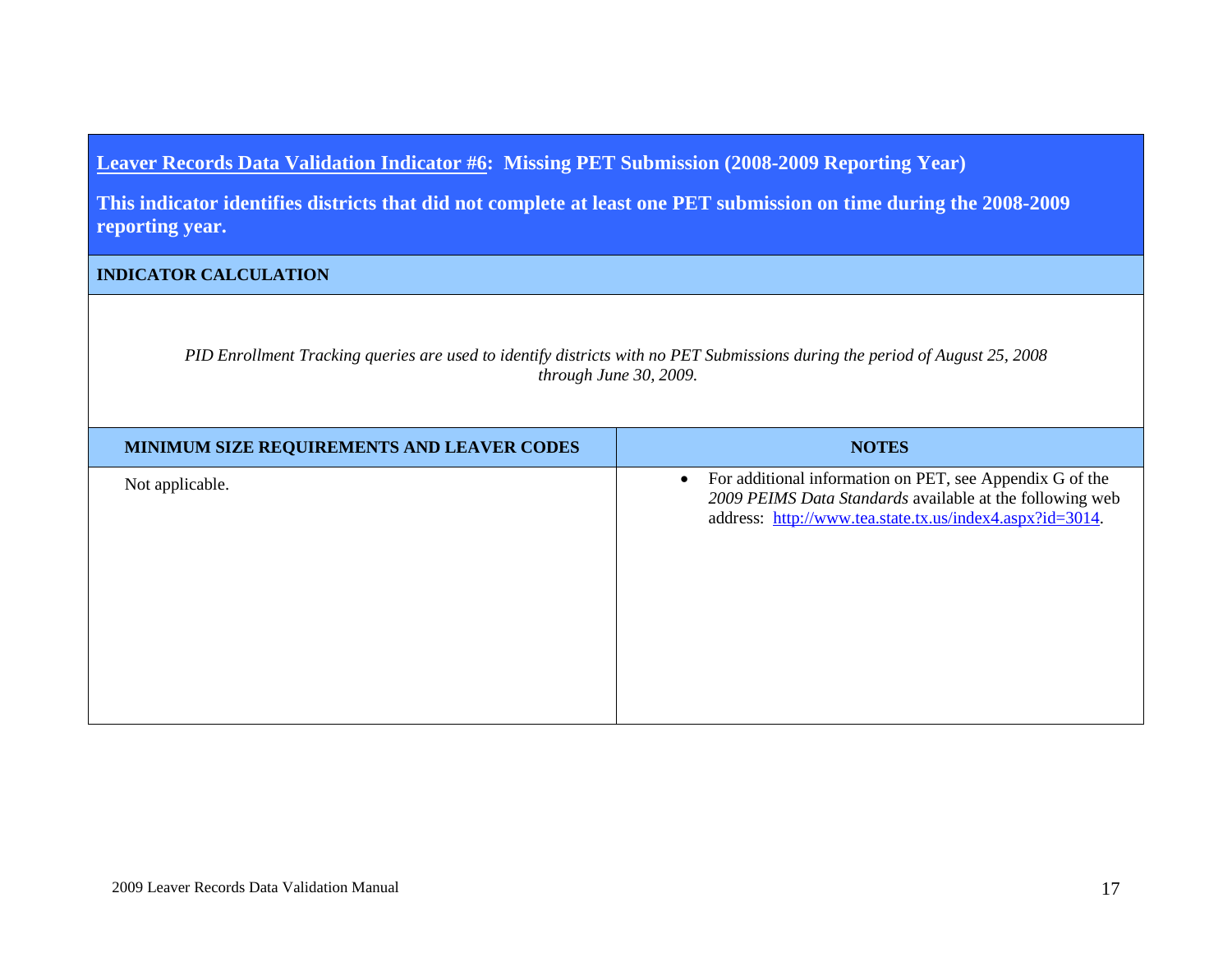**Leaver Records Data Validation Indicator #7: Continuing Students' Dropout Rate (Class of 2007), as of Fall 2008 (Report Only)**

**This indicator reports the dropout rate of students from the Class of 2007 who returned to school after the 2006-2007 school year.**

#### **INDICATOR CALCULATION**

*Continuing Students' Dropout Rate (Class of 2007), as of Fall 2008* = *District number of continuers who had dropped out by the fall of 2008 District number of students from the Class of 2007 who continued ("continuers")*

| MINIMUM SIZE REQUIREMENTS AND LEAVER CODES                | <b>NOTES</b>                                                                                                                                                                                                                                                                                                                                                                           |
|-----------------------------------------------------------|----------------------------------------------------------------------------------------------------------------------------------------------------------------------------------------------------------------------------------------------------------------------------------------------------------------------------------------------------------------------------------------|
| Minimum size requirements do not apply to this indicator. | This is a Report Only indicator for 2009. It is reported for district<br>information and planning purposes.<br>For additional information on the methodology for calculating the<br>annual dropout rate, see the Secondary School Completion and<br>Dropouts in Texas Public Schools report available at the following<br>web address: http://www.tea.state.tx.us/index4.aspx?id=4080. |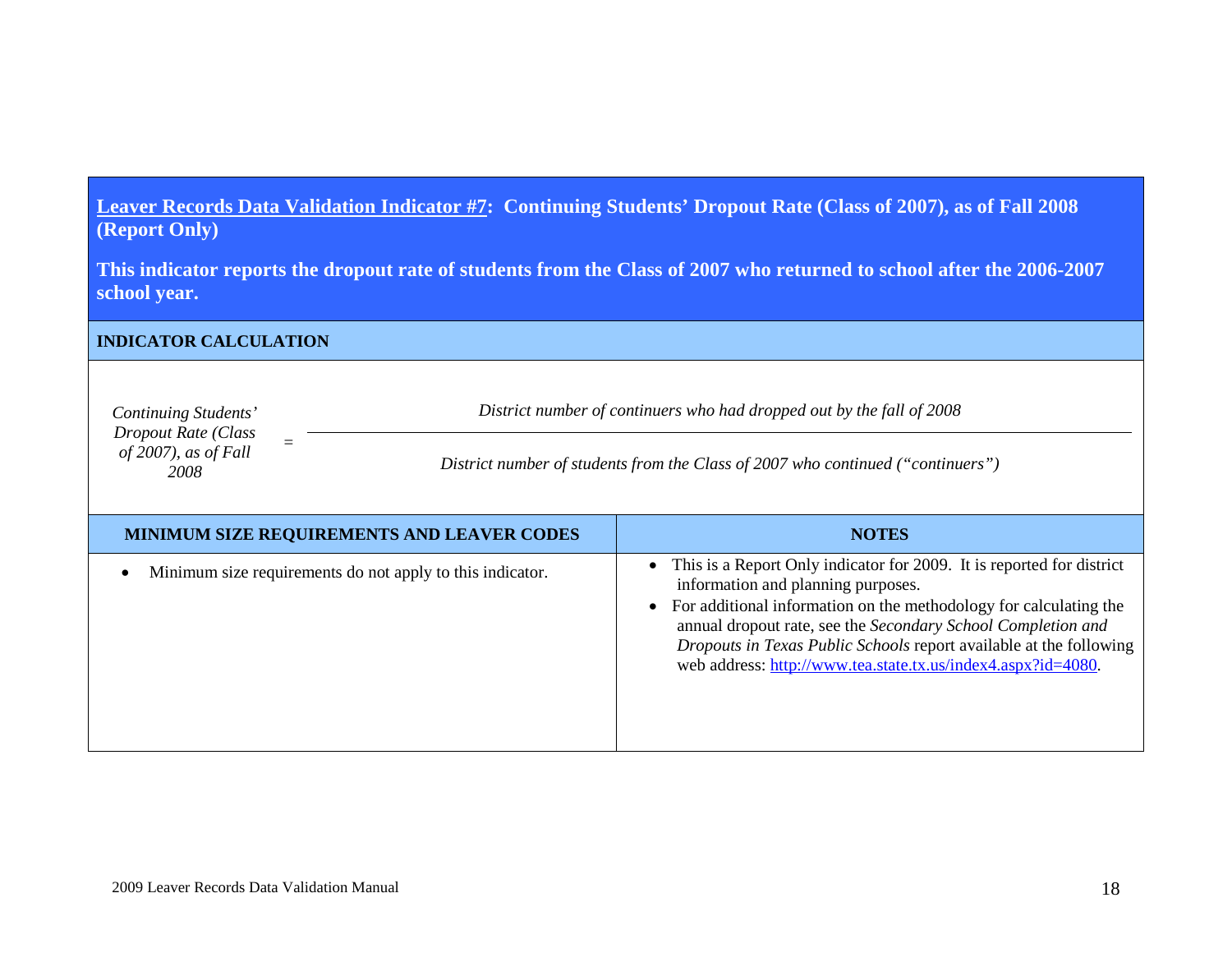## **Appendix A:**

#### **List of Leaver Codes**

- $\bullet$  03 = Student died while enrolled in school or during the summer break after completing the prior school year
- $16 =$  Student withdrew from/left school to return to family's home country
- 24 = Student withdrew from/left school to enter college and is working towards an Associate's or Bachelor's degree
- $\bullet$  60 = Student withdrew from/left school for home schooling
- 66 = Student was removed by Child Protective Services and the district has not been informed of the student's current status or enrollment
- $78 =$  Student was expelled under the provisions of TEC §37.007 and cannot return to school
- $\bullet$  81 = Student withdrew from/left school to enroll in a private school in Texas
- 82 = Student withdrew from left school to enroll in a public or private school outside Texas
- $\bullet$  83 = Student was withdrawn from school by the district when the district discovered that the student was not a resident at the time of enrollment or had falsified enrollment information, proof of identification was not provided, or immunization records were not provided
- $85 =$  Student graduated outside Texas, returned to school, and left again
- 86 = Student received a GED outside Texas, returned to school to work toward the completion of a high school diploma, and then left; or student earned GED outside Texas after leaving Texas public schools
- 87 = Student withdrew from/left school to enroll in the Texas Tech University ISD High School Diploma Program or the University of Texas at Austin High School Diploma Program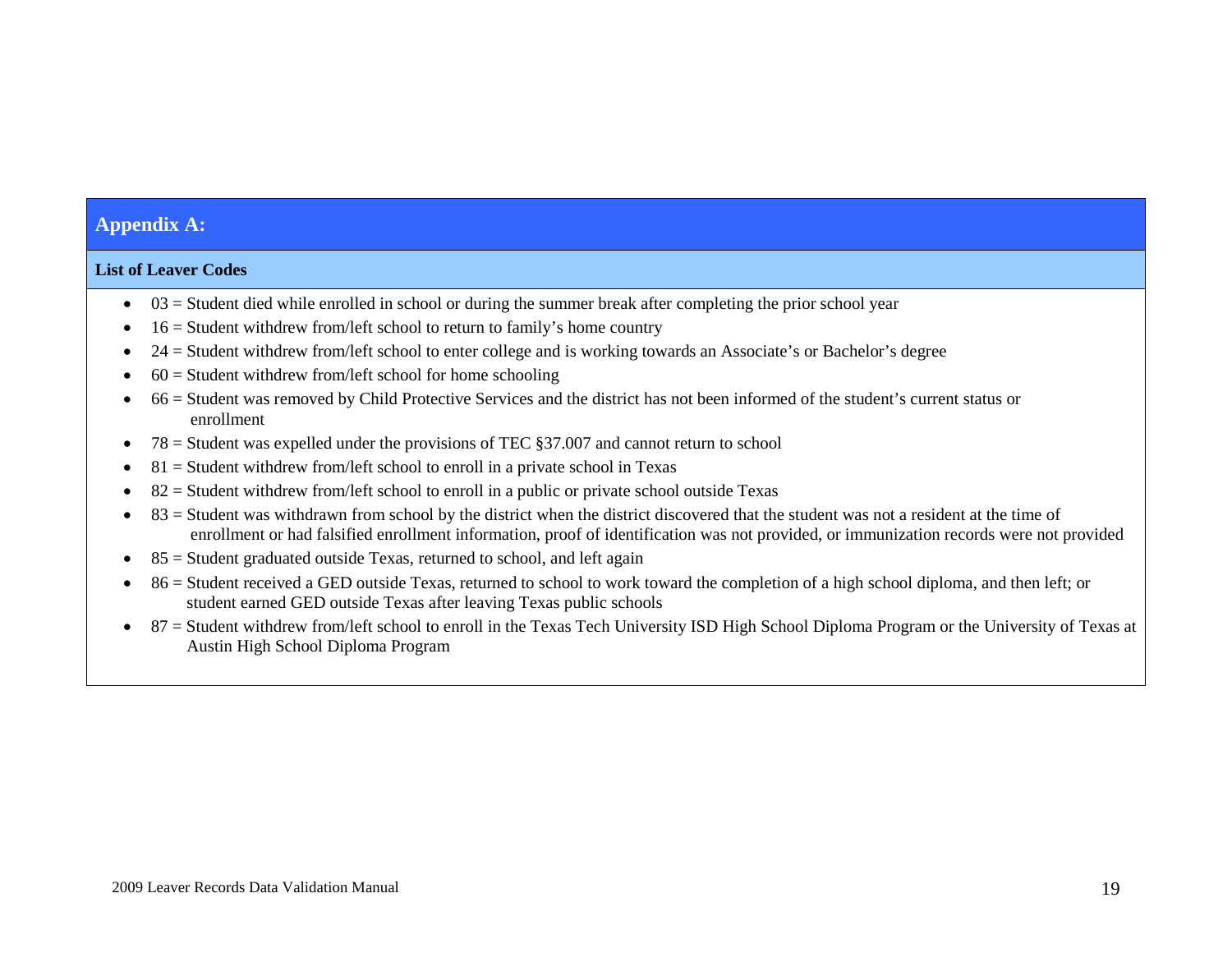*This Page Intentionally Left Blank*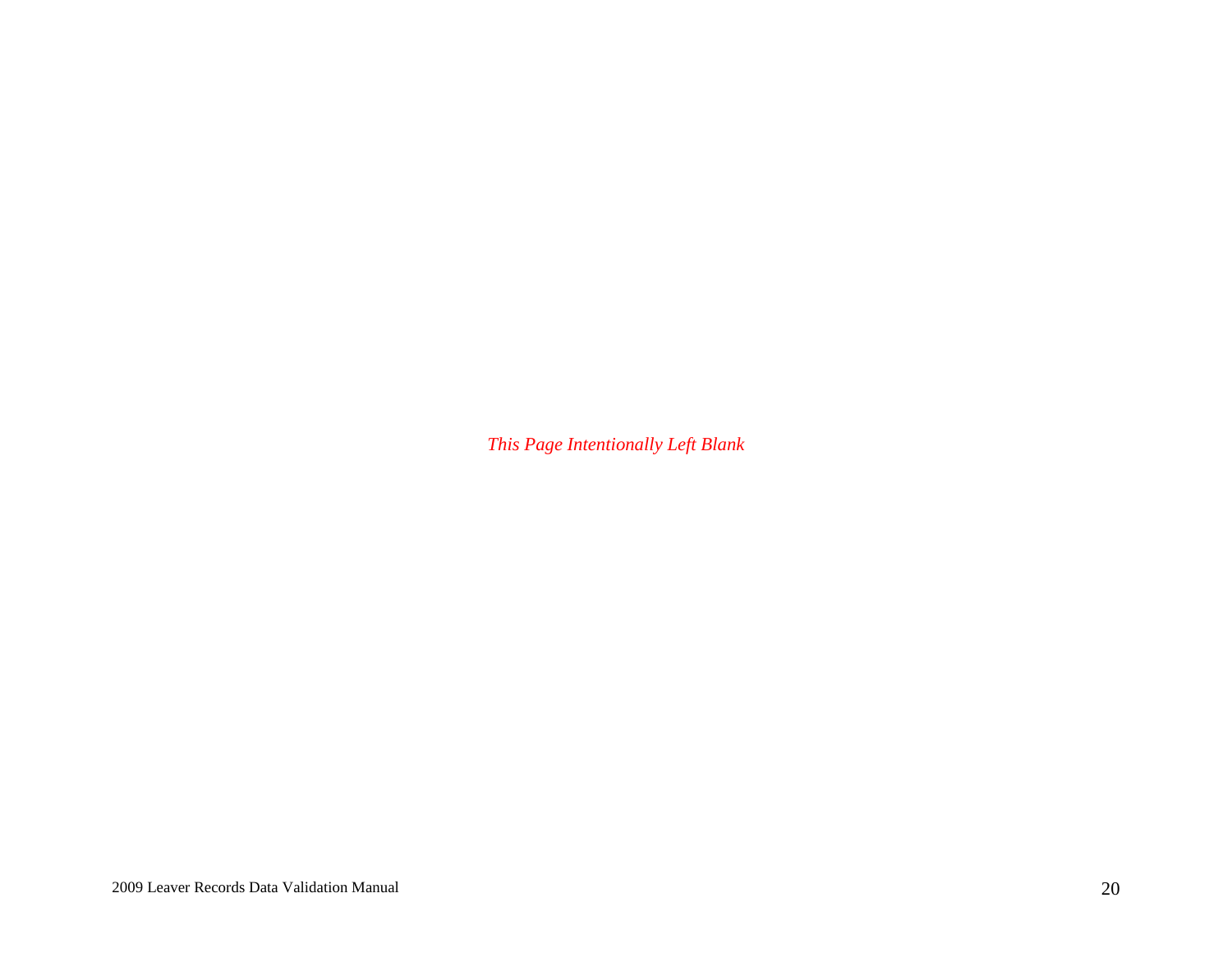## **Appendix B:**

#### **Brief Descriptions of District Type Classifications, 2007-2008**

- 1. Major Urban A district is classified as major urban if: (a) it is located in a county with a population of at least 735,000; (b) its enrollment is the largest in the county or at least 75 percent of the largest district enrollment in the county; and (c) at least 35 percent of enrolled students are economically disadvantaged. Example: Austin ISD (227901).
- 2. Major Suburban A district is classified as major suburban if: (a) it does not meet the criteria for classification as major urban; (b) it is contiguous to a major urban district; and (c) its enrollment is at least 3 percent that of the contiguous major urban district or at least 4,500 students. A district also is classified as major suburban if: (a) it does not meet the criteria for classification as major urban; (b) it is not contiguous to a major urban district; (c) it is located in the same county as a major urban district; and (d) its enrollment is at least 15 percent that of the nearest major urban district in the county or at least 4,500 students. Examples: Goose Creek ISD (101911) and Castleberry ISD (220917).
- 3. Other Central City  $A$  district is classified as other central city if: (a) it does not meet the criteria for classification in either of the previous subcategories; (b) it is not contiguous to a major urban district; (c) it is located in a county with a population of between 100,000 and 734,999; and (d) its enrollment is the largest in the county or at least 75 percent of the largest district enrollment in the county. Examples: Brownsville ISD (031901) and McAllen ISD (108906).
- 4. Other Central City Suburban A district is classified as other central city suburban if: (a) it does not meet the criteria for classification in any of the previous subcategories; (b) it is located in a county with a population of between 100,000 and 734,999; and (c) its enrollment is at least 15 percent of the largest district enrollment in the county. A district also is other central city suburban if: (a) it does not meet the criteria for classification in any of the previous subcategories; (b) it is contiguous to an other central city district; (c) its enrollment is greater than 3 percent that of the contiguous other central city district; and (d) its enrollment exceeds the median district enrollment of 735 students for the state. Examples: Port Arthur ISD (123907) and Harlingen CISD (031903).
- 5. Independent Town A district is classified as independent town if: (a) it does not meet the criteria for classification in any of the previous subcategories; (b) it is located in a county with a population of 25,000 to 99,999; and (c) its enrollment is the largest in the county or greater than 75 percent of the largest district enrollment in the county. Examples: Victoria ISD (235902) and Winnsboro ISD (250907).
- 6. Non-Metropolitan: Fast Growing A district is classified as non-metropolitan: fast growing if: (a) it does not meet the criteria for classification in any of the previous subcategories; (b) it has an enrollment of at least 300 students; and (c) its enrollment has increased by at least 20 percent over the past five years. Example: China Spring ISD (161920).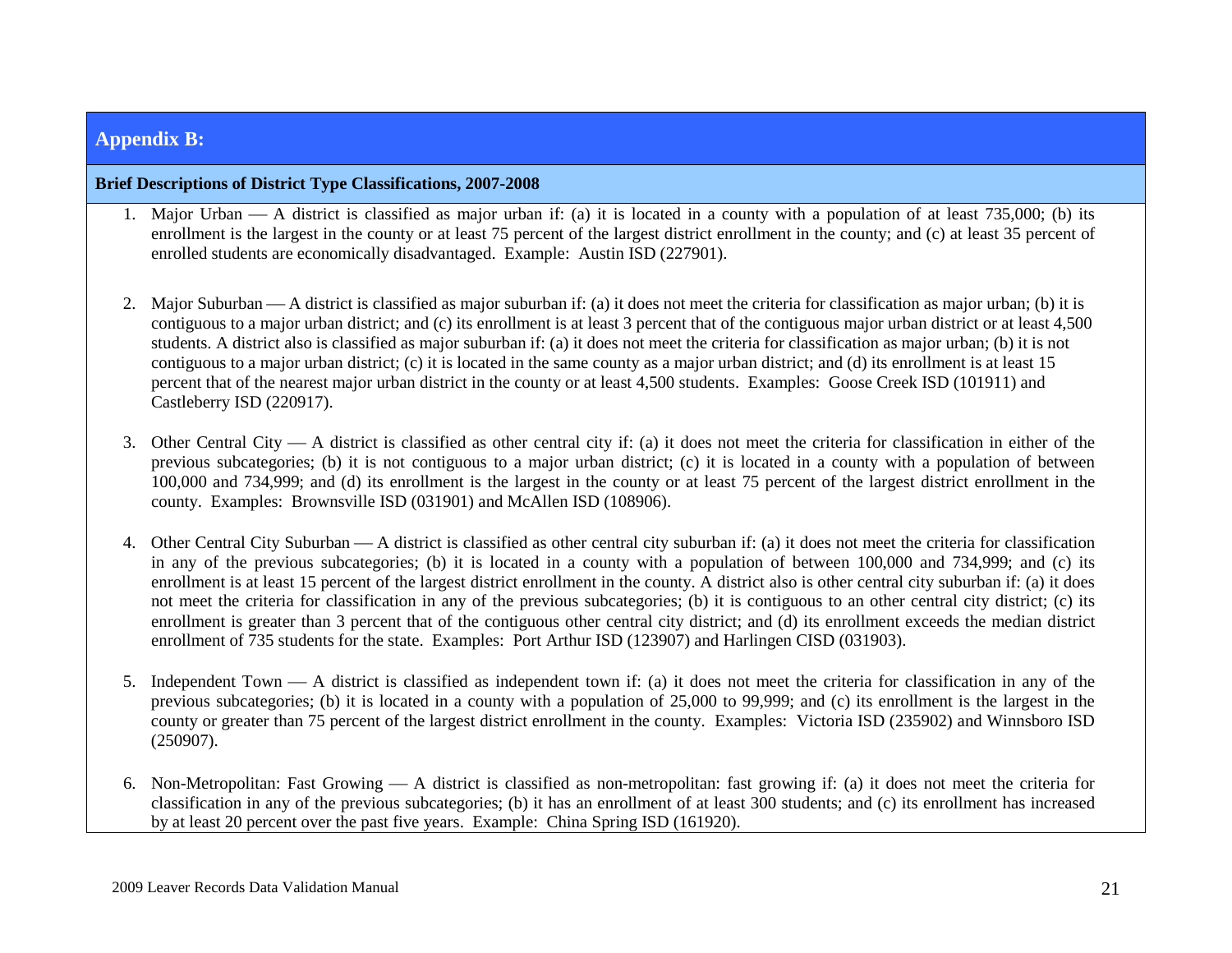- 7. Non-Metropolitan: Stable A district is classified as non-metropolitan: stable if: (a) it does not meet the criteria for classification in any of the previous subcategories; and (b) its enrollment exceeds the median district enrollment for the state. Example: Snyder ISD (208902).
- 8. Rural A district is classified as rural if it does not meet the criteria for classification in any of the previous subcategories. A rural district has either: (a) an enrollment of between 300 and the median district enrollment for the state and an enrollment growth rate over the past five years of less than 20 percent; or (b) an enrollment of less than 300 students. Example: Dew ISD (081906).
- 9. Charter School Districts Open-enrollment charter schools operating within a facility of a nonprofit or government entity or an institution of higher education.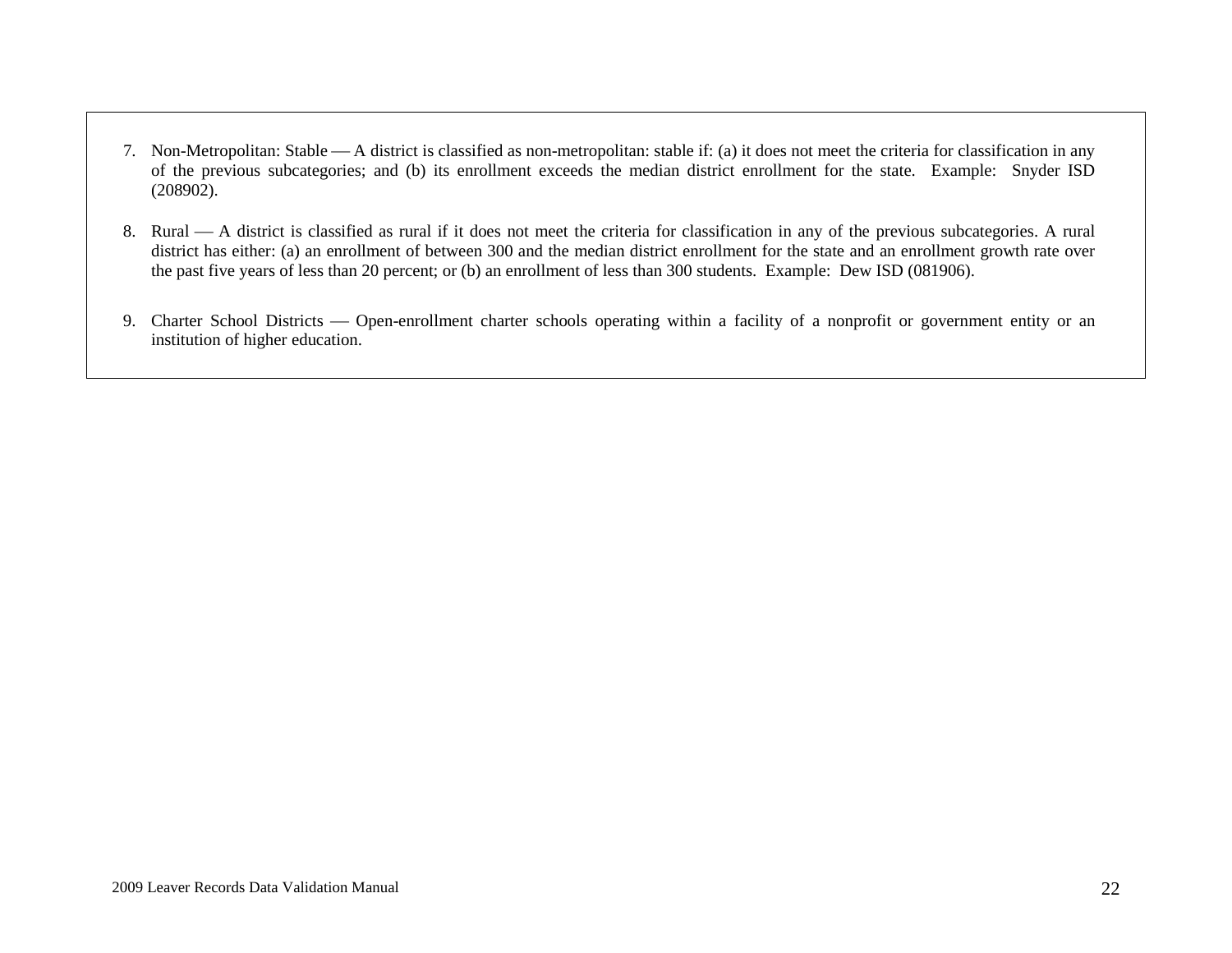| <b>Full Name</b>       | <b>Region</b>  | <b>City</b>           | <b>Phone</b>             | <b>Email Address</b>           |
|------------------------|----------------|-----------------------|--------------------------|--------------------------------|
| DR LISA CONNER         | $\mathbf{1}$   | <b>EDINBURG</b>       | $(956)$ 984-6027         | lconner@esc1.net               |
| <b>DAN BAEN</b>        | $\overline{2}$ | <b>CORPUS CHRISTI</b> | $(361) 561 - 8415$       | dan.baen@esc2.us               |
| DR SONIA A PEREZ       | $\overline{2}$ | <b>CORPUS CHRISTI</b> | $(361) 561 - 8407$       | sonia.perez@esc2.us            |
| <b>DINA ROGERS</b>     | 3              | <b>VICTORIA</b>       | (361) 573-0731 ext:237   | drogers@esc3.net               |
| <b>CHARLOTTE BAKER</b> | 3              | <b>VICTORIA</b>       | (361) 573-0731 ext:204   | cbaker@esc3.net                |
| <b>SOWMYA KUMAR</b>    | $\overline{4}$ | <b>HOUSTON</b>        | $(713) 744 - 6393$       | skumar@esc4.net                |
| <b>MONICA MAHFOUZ</b>  | 5              | <b>BEAUMONT</b>       | $(409)$ 923-5411         | mmahfouz@esc5.net              |
| <b>JAYNE TAVENNER</b>  | 6              | <b>HUNTSVILLE</b>     | $(936)$ 435-8242         | jtavenner@esc6.net             |
| <b>BETH NESMITH</b>    | 6              | <b>HUNTSVILLE</b>     | $(936)$ 435-8252         | bnesmith@esc6.net              |
| <b>SHARON LUSK</b>     | $\overline{7}$ | <b>KILGORE</b>        | $(903)$ 988-6908         | slusk@esc7.net                 |
| PAM ALBRITTON          | $8\,$          | <b>MT PLEASANT</b>    | (903) 572-8551 ext:2762  | palbritton@reg8.net            |
| <b>KAREN WHITAKER</b>  | 8              | <b>MT PLEASANT</b>    | (903) 572-8551 ext:2715  | kwhitaker@reg8.net             |
| SHERYL PAPPA           | $\,8\,$        | MT PLEASANT           | (903) 572-8551 ext:2781  | spappa@reg8.net                |
| DR VICKI HOLLAND       | 9              | <b>WICHITA FALLS</b>  | $(940)$ 322-6928         | vicki.holland@esc9.net         |
| <b>JEAN ASHTON</b>     | 9              | <b>WICHITA FALLS</b>  | $(940)$ 322-6928         | jean.ashton@esc9.net           |
| <b>WES PIERCE</b>      | 9              | <b>WICHITA FALLS</b>  | $(940)$ 322-6928         | wes.pierce@esc9.net            |
| <b>ANJELA SCHLEGEL</b> | 9              | <b>WICHITA FALLS</b>  | $(940)$ 322-6928         | Anjela.Schlegel@esc9.net       |
| <b>JAN MOBERLEY</b>    | 10             | <b>RICHARDSON</b>     | $(972)$ 348-1426         | jan.moberley@region10.org      |
| DR ELIZABETH ROWLAND   | 11             | <b>FORT WORTH</b>     | $(817) 740 - 7625$       | erowland@esc11.net             |
| STEPHANIE KUCERA       | 12             | <b>WACO</b>           | $(254) 297 - 1154$       | skucera@esc12.net              |
| <b>CRAIG HENDERSON</b> | 13             | <b>AUSTIN</b>         | $(512)$ 919-5390         | craig.henderson@esc13.txed.net |
| <b>MARTHA BLANTON</b>  | 13             | <b>AUSTIN</b>         | $(512)$ 919-5207         | martha.blanton@esc13.txed.net  |
| <b>EMILIA MORENO</b>   | 14             | <b>ABILENE</b>        | $(325)$ 675-8610         | emoreno@esc14.net              |
| <b>JUDY LISEWSKY</b>   | 15             | <b>SAN ANGELO</b>     | $(325)$ 658-6571 ext:158 | judy.lisewsky@netxv.net        |

# **Appendix C: ESC Performance-Based Monitoring Contacts**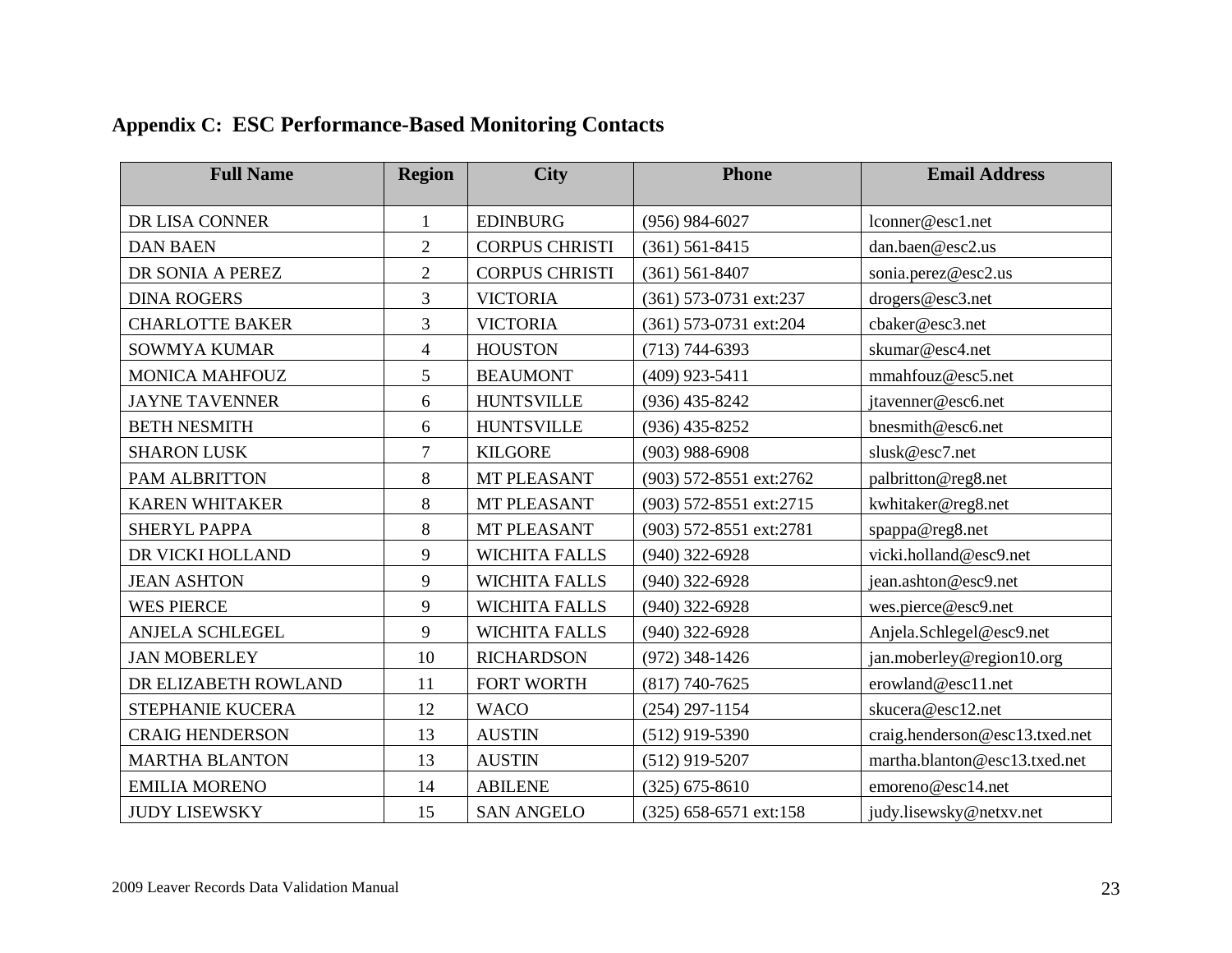| <b>Full Name</b>      | <b>Region</b> | <b>City</b>        | <b>Phone</b>       | <b>Email Address</b>     |
|-----------------------|---------------|--------------------|--------------------|--------------------------|
|                       |               |                    |                    |                          |
| <b>JUDY BABCOCK</b>   | 16            | <b>AMARILLO</b>    | $(806)$ 677-5210   | judy.babcock@esc16.net   |
| <b>MARILYN STONE</b>  | 17            | <b>LUBBOCK</b>     | $(806)$ 281-5831   | mstone@esc17.net         |
| <b>KAYE ORR</b>       | 18            | <b>MIDLAND</b>     | $(432)$ 567-3244   | kayeorr@esc18.net        |
| <b>JAMES COLLETT</b>  | 18            | <b>MIDLAND</b>     | $(432)$ 567-3220   | jcollett@esc18.net       |
| <b>SUE WATKINS</b>    | 18            | <b>MIDLAND</b>     | $(432)$ 561-4357   | scwatkins@esc18.net      |
| <b>JOHN PETREE</b>    | 18            | <b>MIDLAND</b>     | $(432)$ 561-4385   | jpetree@esc18.net        |
| <b>DEBBIE BYNUM</b>   | 18            | <b>MIDLAND</b>     | $(432)$ 567-3218   | dbynum@esc18.net         |
| <b>KAREN BLAINE</b>   | 19            | <b>EL PASO</b>     | $(915) 780 - 5024$ | kblaine@esc19.net        |
| <b>SHEILA COLLAZO</b> | 20            | <b>SAN ANTONIO</b> | $(210)$ 370-5451   | sheila.collazo@esc20.net |
| YVETTE GOMEZ          | 20            | <b>SAN ANTONIO</b> | $(210)$ 370-5420   | yvette.gomez@esc20.net   |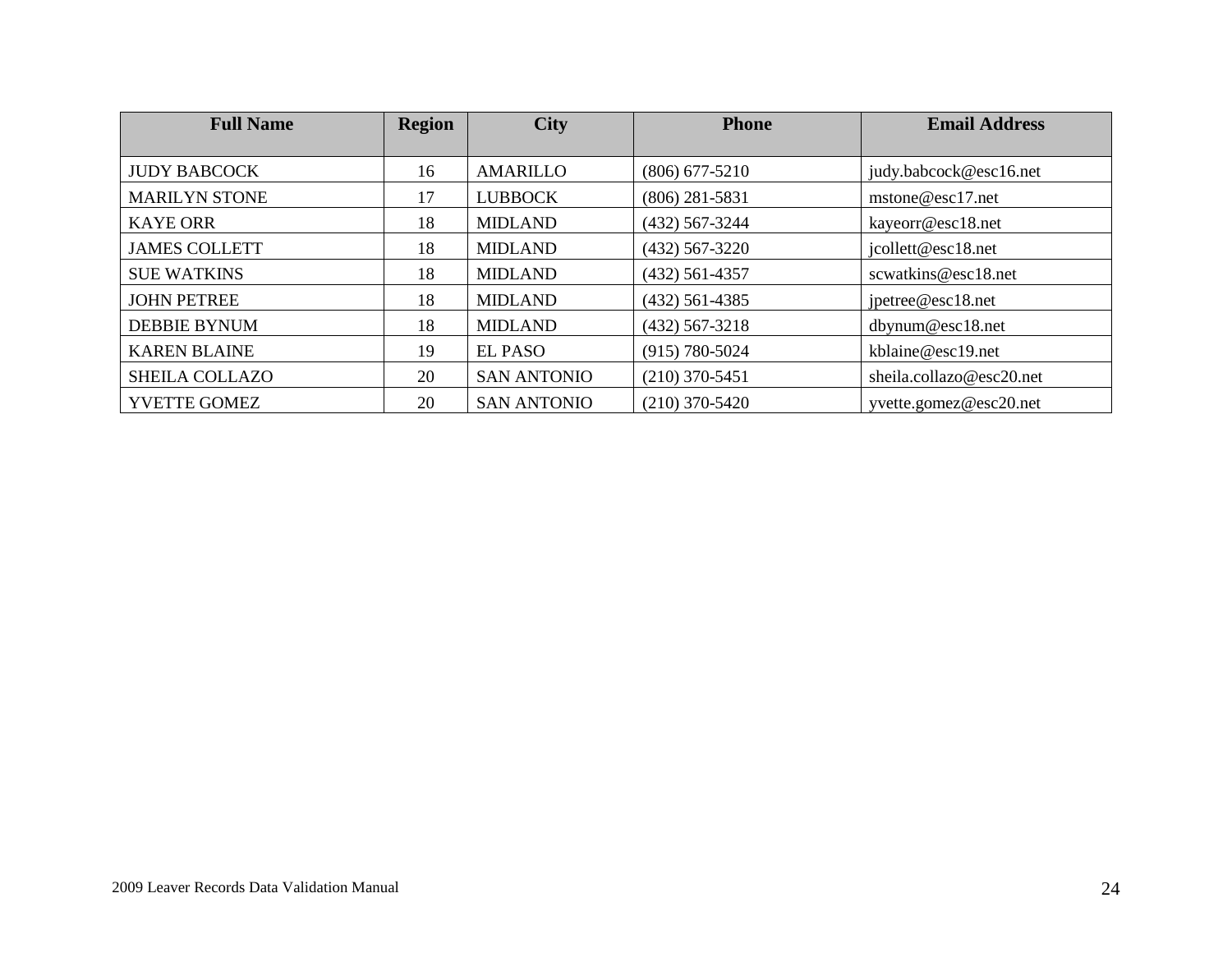## **COMMENTS AND QUESTIONS:**

**Questions about the** *2009 Leaver Records Data Validation Indicators* **should be addressed to:**

**Address: Division of Performance-Based Monitoring Texas Education Agency 1701 North Congress Avenue Austin, Texas 78701-1494 Phone: (512) 936-6426 Fax: (512) 475-3880 Email:** [pbm@tea.state.tx.us](mailto:pbm@tea.state.tx.us)

#### **Comments on the Leaver Records Data Validation Indicators:**

Comments on the 2009 Leaver Records Data Validation Indicators are welcome and will assist the agency in its evaluation and future development efforts. Comments may be submitted to **Rachel Harrington, Division Director, Division of Performance-Based Monitoring, Texas Education Agency, 1701 North Congress Avenue, Austin, Texas 78701-1494 or sent via e-mail to [pbm@tea.state.tx.us.](mailto:pbm@tea.state.tx.us)**  Comments should be provided no later than February 15, 2010, in order to allow sufficient time for consideration in the 2010 data validation development cycle.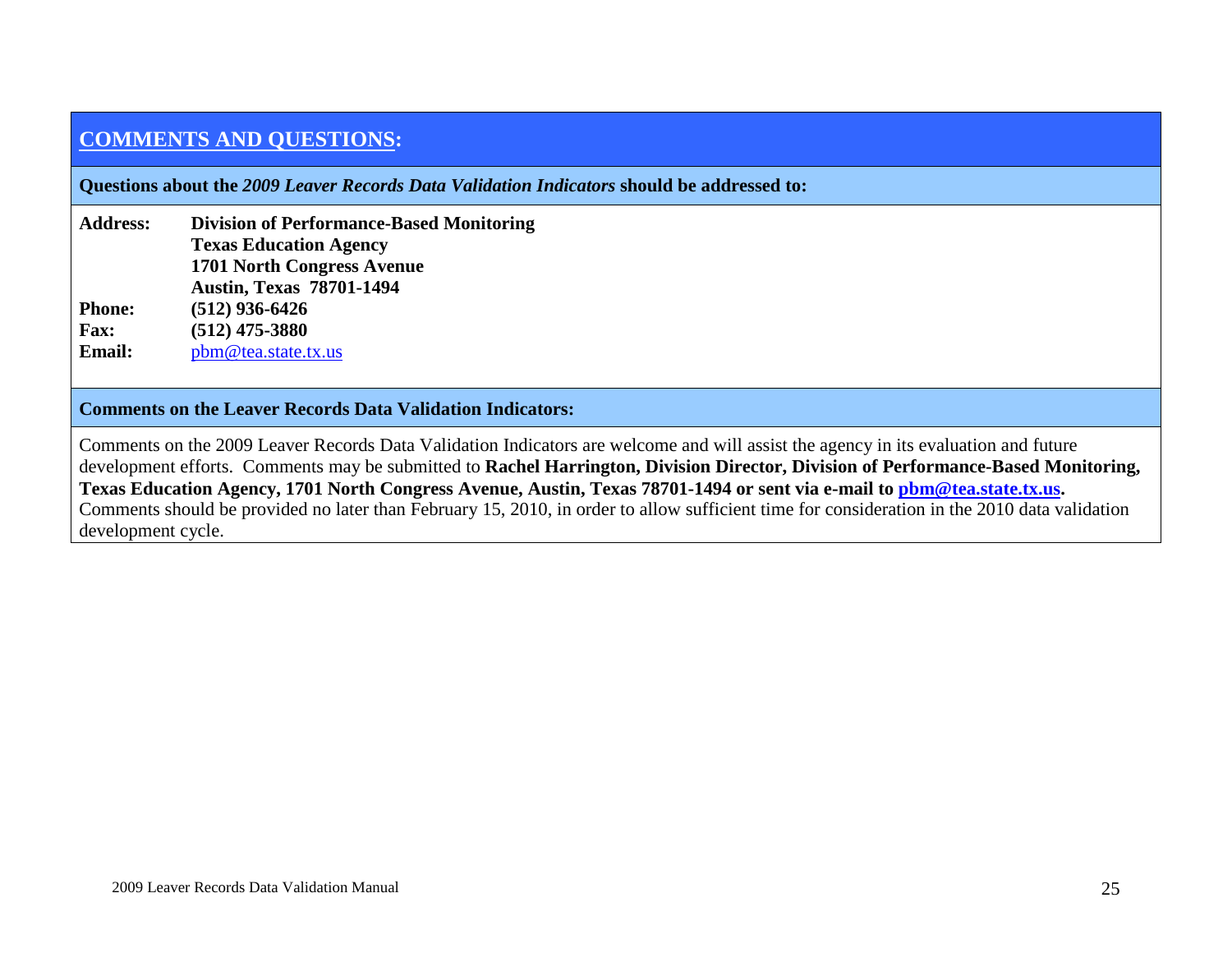*This Page Intentionally Left Blank*